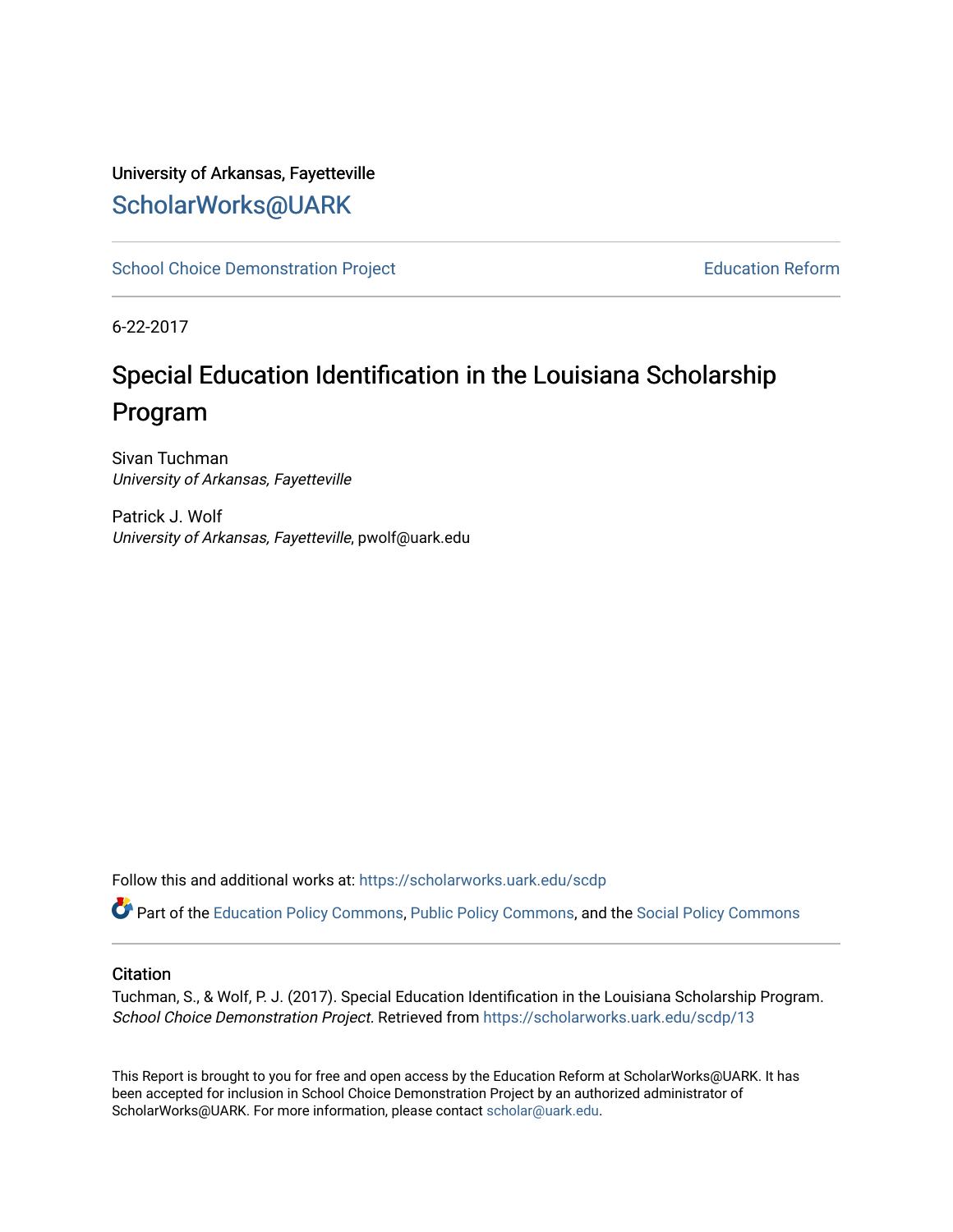**Technical Report** 

# **SPECIAL EDUCATION IDENTIFICATION IN THE LOUISIANA SCHOLARSHIP PROGRAM**





Sivan Tuchman & Patrick J. Wolf

*June 26, 2017* 

Education Research Alliance NOLA.org UAedreform.org/school-choice-demonstration-project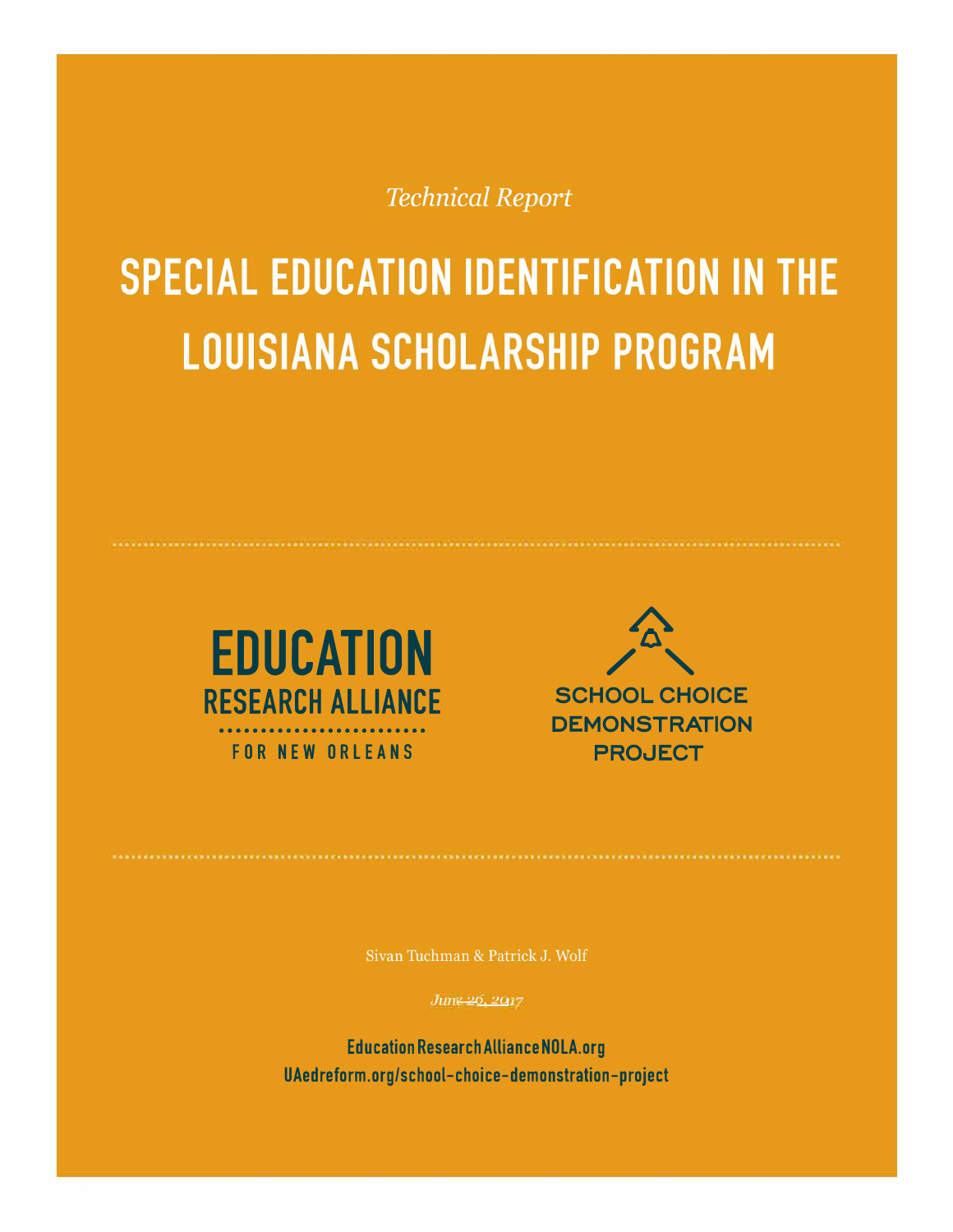## **SPECIAL EDUCATION IDENTIFICATION IN THE LOUISIANA SCHOLARSHIP PROGRAM**

Sivan Tuchman Center on Reinventing Public Education, University of Washington, Bothell Seattle, WA 98109 stuchman@uw.edu

Patrick J. Wolf Department of Education Reform, University of Arkansas Fayetteville, AR 72701 pwolf@uark.edu

Louisiana Scholarship Program Evaluation Report #8 June 2017

School Choice Demonstration Project, University of Arkansas, Fayetteville, AR Education Research Alliance for New Orleans, Tulane University, New Orleans, LA

#### **Acknowledgments**

We thank the Smith Richardson Foundation for financial support for this research. The content of the report is solely the responsibility of the authors and does not necessarily represent the views of the Smith Richardson Foundation, University of Arkansas, or Tulane University. We gratefully acknowledge Jay P. Greene, Jonathan N. Mills, David Figlio, Douglas Harris, and Tom E.C. Smith for their extensive helpful comments on previous drafts and the Louisiana Department of Education for their cooperation and assistance with providing the necessary data to conduct the analyses.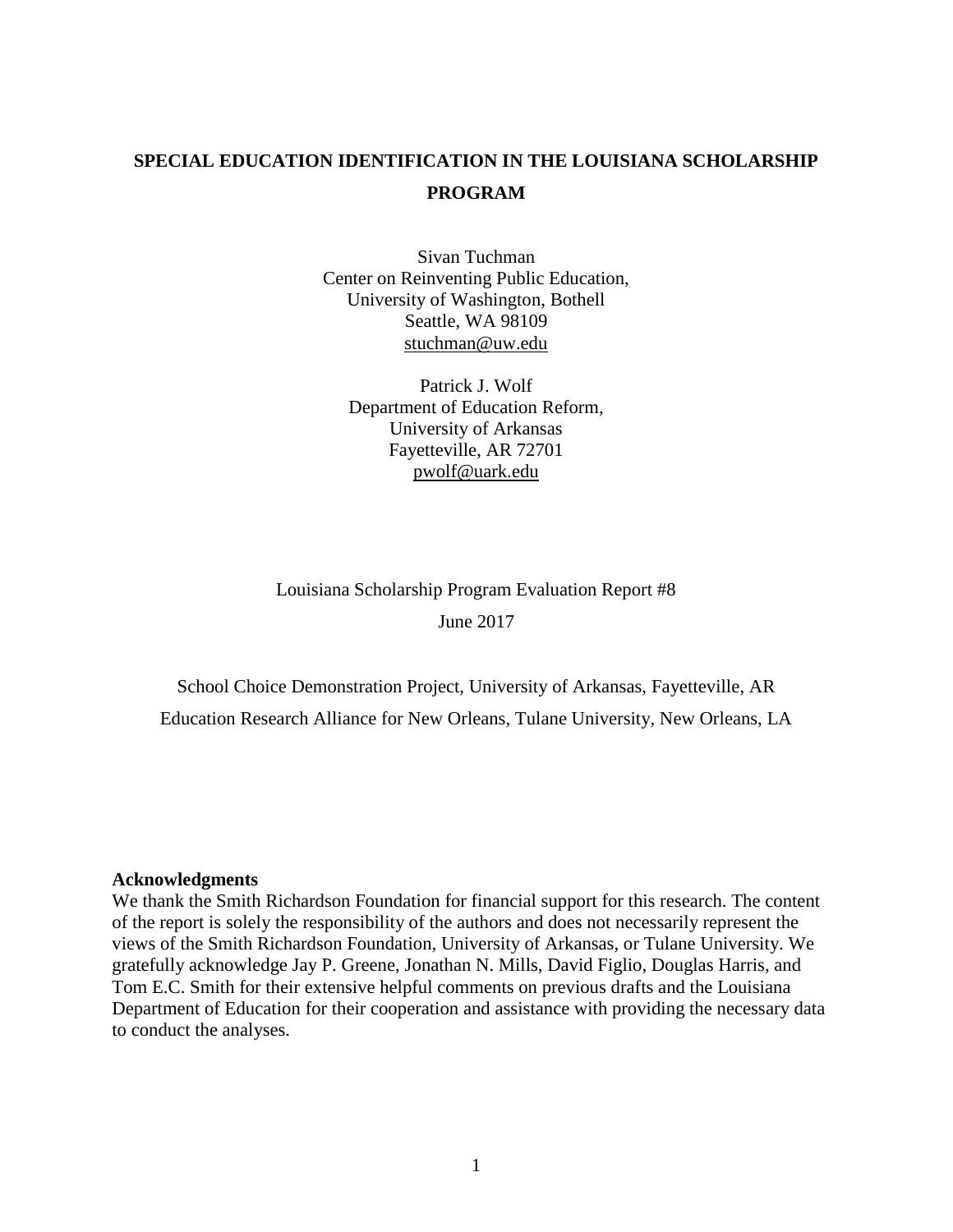#### **Special Education Identification in the Louisiana Scholarship Program**

#### **Abstract**

The debate over school vouchers continues as more states offer government dollars to fund private schooling for students as a method of improving choice and quality in K-12 education. Previous research in the charter school sector has found that special education enrollment discrepancies between charters and traditional public schools is likely due to a mixture in parental choice making, differential identification practices, and the removal of special education labels. This study is the first experimental analysis of the impact of a enrollment in a private school choice program on special education identification and de-identification. Using data for almost 2,000 students who were randomly assigned to private schools in the Louisiana Scholarship Program (LSP), we find no statistically significant over impact of enrollment in a student's first choice school on being either identified or de-identified in special education. Analyzing annual trends results in lower probabilities of identification for students in the LSP in Year 2 and Year 3 of the program and higher probabilities of de-identification in Year 2.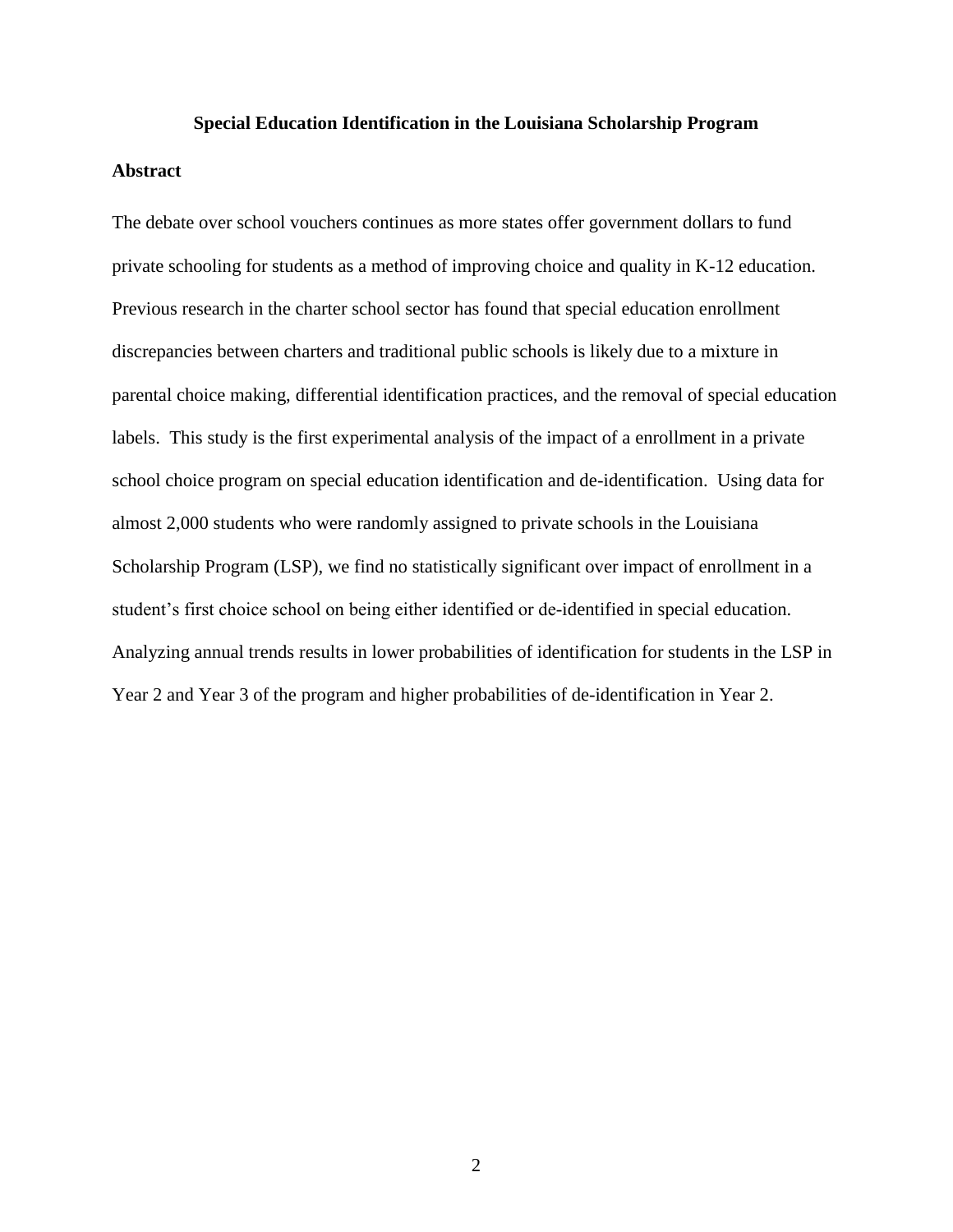#### **Introduction**

Private school choice programs have existed in the United States since the late nineteenth century, when Vermont (1869) and Maine (1873) established town tuitioning programs to enable rural students to attend private schools of choice (Hammons, 2002). Programs take any of three forms: government issued vouchers, tax-credit scholarships, or Education Savings Accounts (ESAs), which operate like flexible medical or child-care spending accounts. By the close of 2016, by our count there were 50 private school choice programs in 26 states plus the District of Columbia (EdChoice, 2016). Private school choice programs were theorized by Milton Friedman (1955) to give parents options in where to educate their students, thereby increasing competition and improving schools as well as reducing the tie between schooling and housing markets. While research on private school choice programs has focused on questions of constitutionality, segregation, and overall student achievement effects, this study aims to examine the education of students with disabilities in the Louisiana Scholarship Program (LSP), a statewide means-tested school voucher program.<sup>1</sup>

While increased school choice offers students with disabilities the chance to enroll in unique private schools to meet individual needs (Lake, 2010), once enrolled families relinquish their legal rights under the Individuals with Disabilities in Education Act (IDEA). Special education advocates fear that students with disabilities will not receive necessary supports and services once enrolled in private schools (Mead, 2007). Voucher and school choice proponents, however, argue that parents and students can choose the school that will provide the supports they desire rather than relying on legal mandates in the public school system (Greene & Buck, 2010; Lake & Jacobs, 2008).

<sup>&</sup>lt;sup>1</sup> The program was initially called the Student Scholarships for Educational Excellence Program.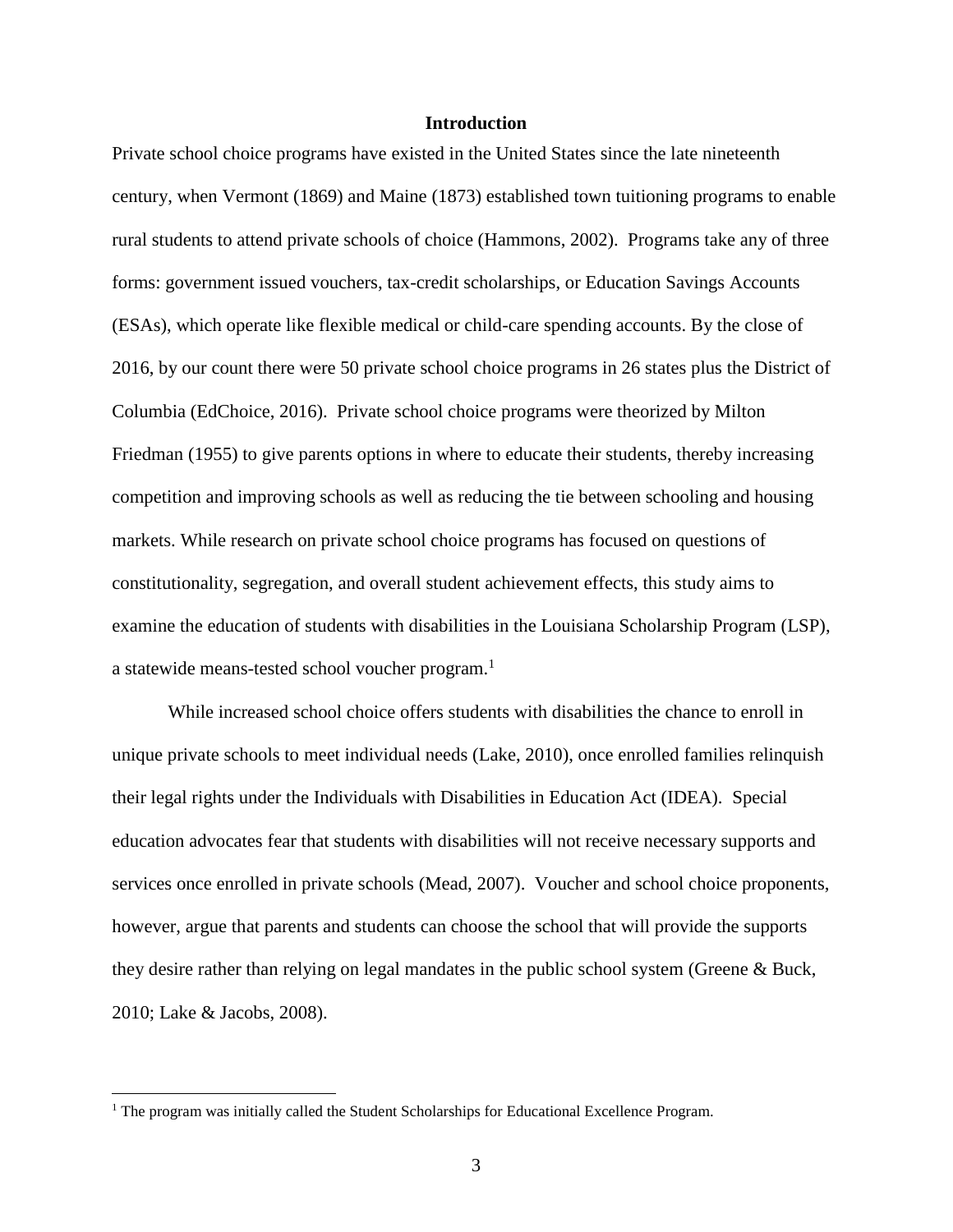This research aims to better understand the implications that voucher usage has on students with disabilities in the context of a means-tested statewide voucher program. In particular, we examine a subset of students eligible for the LSP who are identified as having disabilities. Our analysis utilizes randomization from the LSP's lottery process to determine the achievement impacts of the program on 185 students with disabilities. Using student-level standardized test scores and controlling for baseline characteristics, we estimate the effect of enrollment in a private school using a voucher on test score achievement after three years of the LSP for the eligible applicants with disabilities. Moreover, we expand on the literature regarding the special education identification and de-classification practices in school choice programs.

In the following sections, we review the findings on voucher and tax-credit scholarship performance impacts from experimental designs and provide a description of some of the main issues related to students with disabilities in choice settings. Next, we describe the LSP lottery process and outline our data and analytical strategy. We then provide a presentation of our academic achievement findings. The final section provides analyses of the probability of special education identification and de-classification. We conclude with a brief discussion of the implications of this work.

#### **Prior Literature**

#### *School Vouchers and Tax-Credit Scholarships*

Over the last two decades, there has been a dramatic increase in the number of policies focused on providing funding for students to attend private schools through vouchers or other policy mechanisms. There are currently 50 voucher, tax-credit scholarship, and Education Savings Account (ESA) programs in 26 states and the District of Columbia. Eighteen of these programs are specifically aimed at students with disabilities (EdChoice, 2016). Researchers have used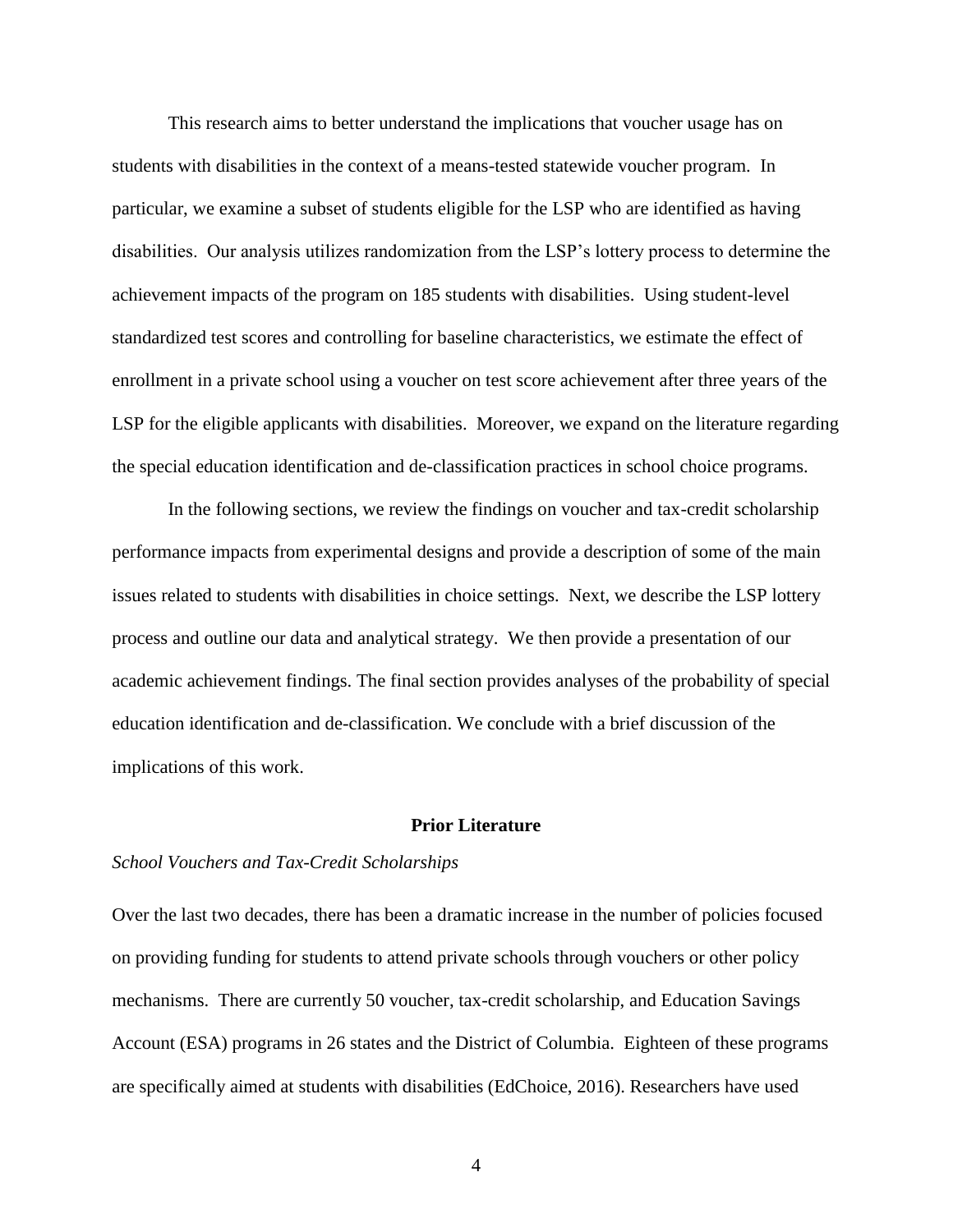randomized control trials (RCT's) to evaluate several private school choice programs over the last 20 years. Through the use of the natural experiment caused by oversubscription to these programs and subsequent random lotteries, these evaluations eliminated selection bias concerns that otherwise can bedevil school choice research.

The first RCT of a voucher program was conducted by Greene, Peterson, & Du (1998) of the Milwaukee Parental Choice Program. The study reported that student test scores were higher in math and reading after three or more years of exposure to the program. Rouse (1998) conducted a replication of the initial Milwaukee RCT, using different estimation strategies and concluding that the program only produced positive impacts in math.

Privately funded partial-tuition scholarships in Dayton, Ohio, Washington, D.C, and New York City were evaluated using an RCT design by Howell et al. (2002). In all three cities, students offered a voucher experienced positive overall achievement effects but only for African American students. The positive effects of the program disappeared in the third year of the evaluation in Washington, D.C. Subsequent replication studies of the New York wing of the three-city study reported a mix of positive achievement effects for African Americans (Barnard et al. 2003; Jin, Barnard & Rubin, 2010) and no statistically significant impacts for any subgroups of students (Krueger & Zhu 2004; Bitler et al. 2015).

Greene (2001) conducted an RCT of a privately funded scholarship program in Charlotte, reporting positive achievement effects after just one year. Cowen (2008) conducted a replication study of the Charlotte program and confirmed moderately large and statistically significant positive effects in reading after only one year of the program.

 Wolf et al. (2013) conducted an experimental evaluation of the D.C. Opportunity Scholarship Program, the first federally funded voucher program. After five years of program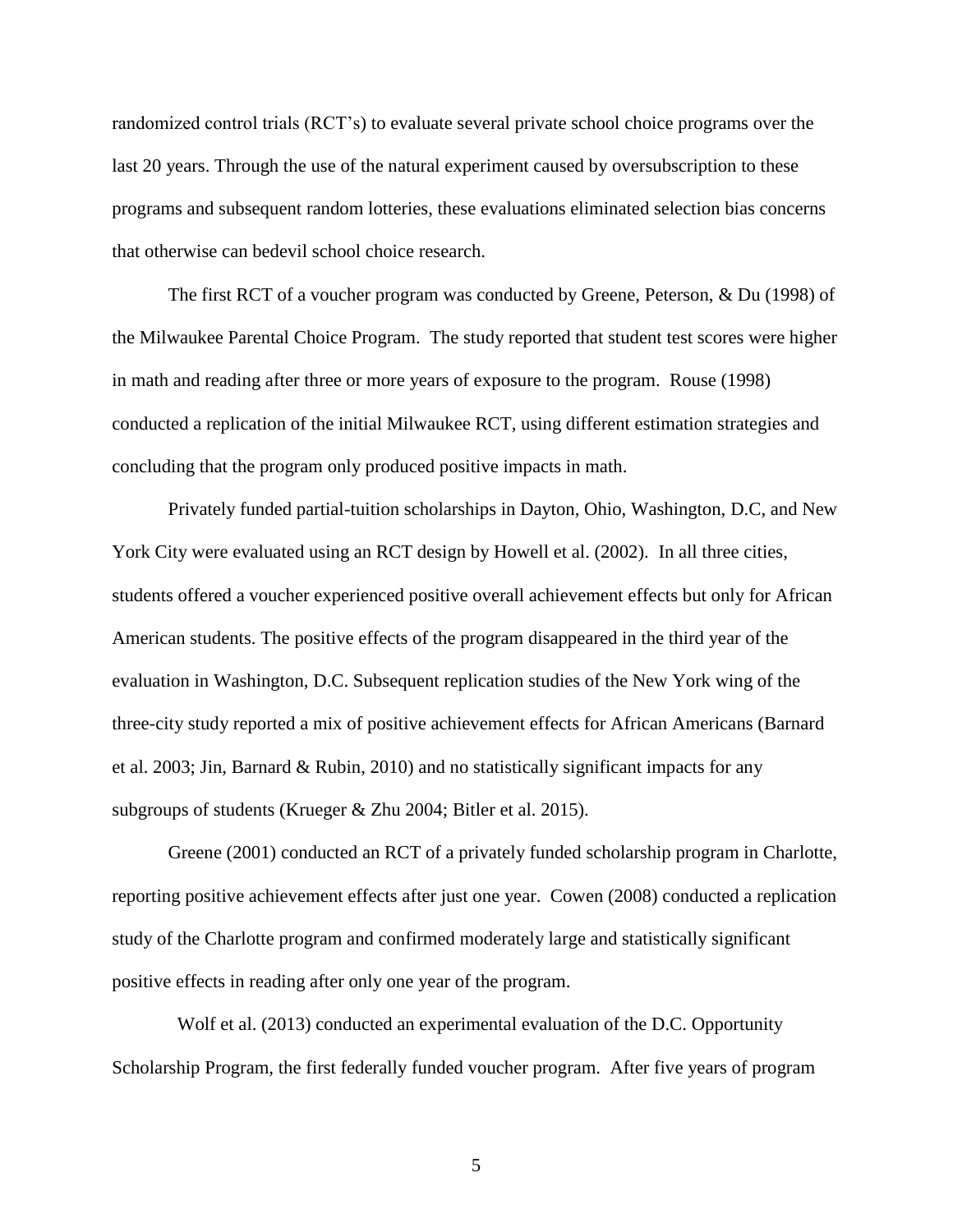implementation, evaluators found positive overall effects on reading and math that were only marginally statistically significant, at the level of  $p<10$ , but clearer positive effects for the subgroups of females, students with relatively higher baseline test scores, and students who had not attended a school in need of improvement before joining the program. Mills and Wolf (2016) recently released a test-score analysis of the Louisiana Scholarship Program, reporting large negative impacts in math after one year that decreased somewhat but remained statistically significant after two years.

None of the evaluations of voucher programs in the United States have included the academic achievement of students with disabilities as a subgroup in their analyses, although students in special education participate in the programs and the evaluations. Many of these programs have enrollment caps that make the special education subgroup so small that researchers have little ability to study them as a distinct group. For this reason, most of the literature on private school choice and students with disabilities focuses on parental satisfaction and differences in identification of students as disabled in choice settings.

The most recent non-experimental evaluation of the Milwaukee Parental Choice Program found statistically significant positive growth in reading scores for all students participating in the program but math effects that were not statistically significant (Witte et al., 2014). Further analysis of enrollment rates for students with disabilities participating in the Milwaukee Parental Choice Program showed considerable differences in the identification of students as having disabilities as they moved in and out of the private school sector but similar levels of school satisfaction regardless of whether students with disabilities were in public or private schools (Wolf, Witte, & Fleming, 2012).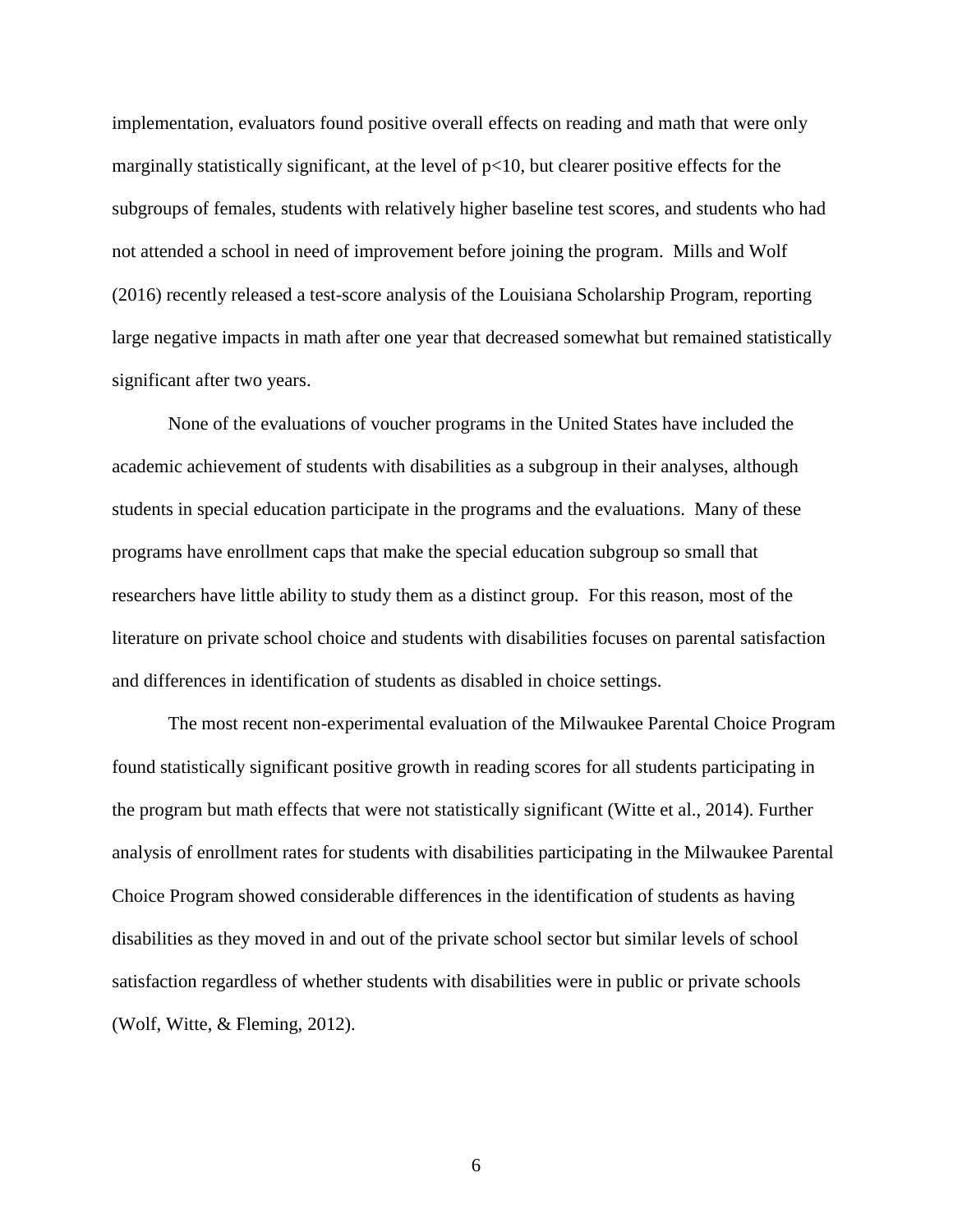While currently there are 18 voucher, tax-credit scholarships, and ESA programs in the United States targeted specifically to students with disabilities, Florida's John M. McKay Scholarship for Students with Disabilities Program is the only one that has been evaluated empirically. Greene and Forster (2003) surveyed families of students who were current or former participants. They found that parents of McKay participants had significantly higher satisfaction with their private school than with their prior public schools. Greene and Forster also found that parents reported smaller class sizes, fewer incidents of bullying, and decreased behavioral problems for their students. Future research needs to be conducted to determine whether these same results occur when students with disabilities take part in voucher programs that are not restricted to students with special needs.

#### *Legal Issues of Students with Disabilities in Private Schools*

The focus on supporting the unique needs of students with disabilities in schools has continued to grow since the passage of Section 504 of the Rehabilitation Act of 1973 (Department of Education, 2013), which prohibits the discrimination of individuals on the basis of disability. The legal protections for students with disabilities increased with the passage of the Education of All Handicapped Children Act (EAHCA) of 1975, Americans with Disabilities Act (ADA) of 1990, and finally the Individuals with Disabilities Education Act (IDEA) in 1997 which was renewed in 2004. These federal laws entitled students with disabilities to access to a free and appropriate education (FAPE). With the newest legislation, IDEA also stipulates that students with disabilities be educated in the least restrictive environment, so that they may be educated to the extent possible with their non-disabled peers and still receive FAPE. The specifications for each student's learning environment is detailed in their Individual Education Program (IEP), which is updated yearly by an IEP team, composed of the student's family and school staff (Wolf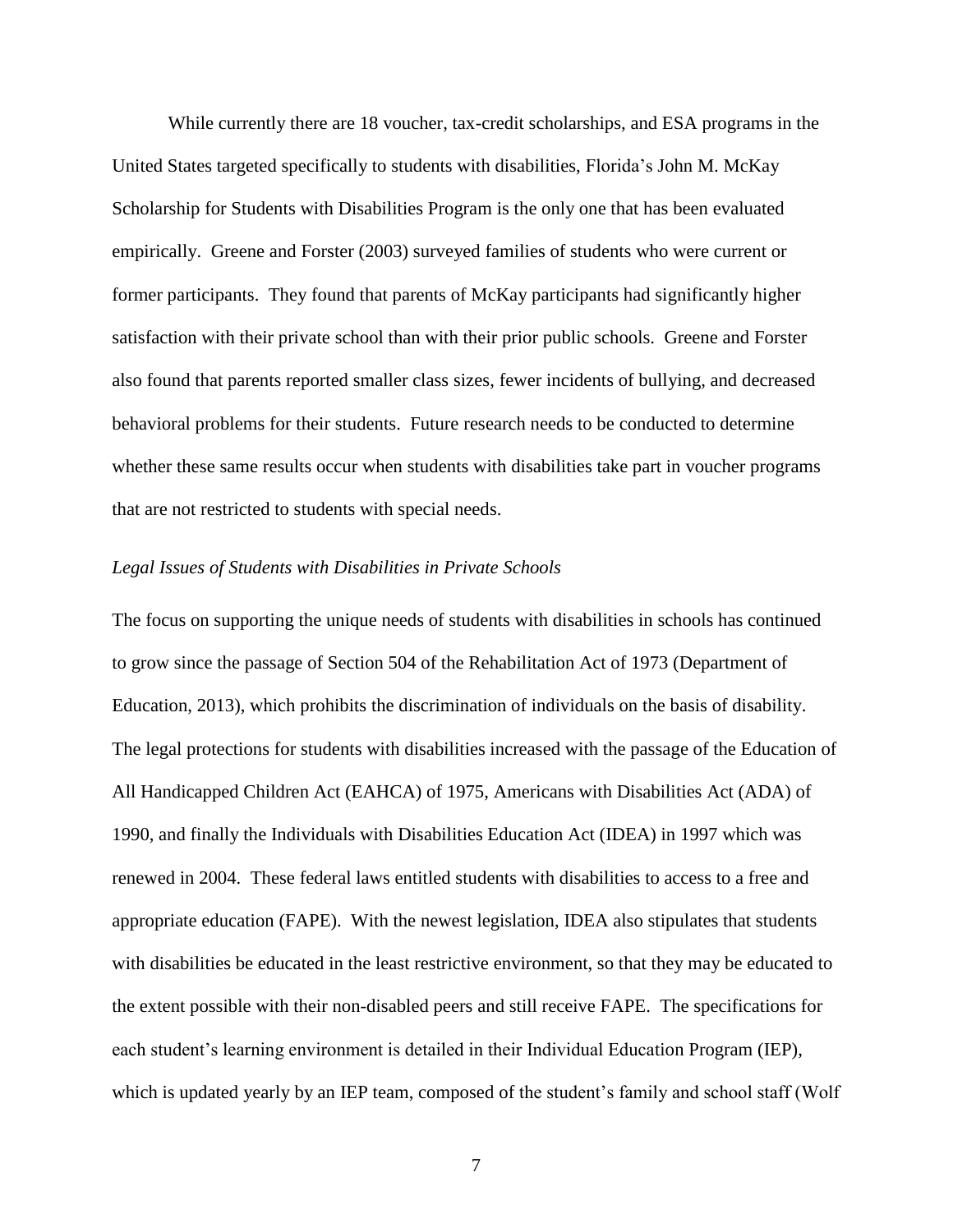& Hassel, 2001). As of the 2011-12 school year, of the over 6.4 million students with an IEP, comprising 12.9% of the student population ages 3-21, 61% were educated in the general education classroom at least 80% of the time (U.S. Department of Education, 2016).

Legislation pertaining to students with disabilities has had important implications for special education in the United States, but also has created challenges for students with disabilities who participate in private school voucher programs (Bon, Decker & Strassfeld, 2016). When a parent chooses to enroll a student with a disability in a school voucher program, they relinquish their legal rights under Section 504, which only applies to organizations accepting federal funds (Taylor, 2009). Title III of the 1990 ADA Act states that private schools must meet nondiscrimination requirements that prohibit exclusion, segregation, and unequal treatment (Department of Justice, 2009). This legislation would provide reasonable guarantees of rights to students with disabilities participating in a voucher program; however, ADA does not apply to religious organizations (Taylor, 2009) and most private schools participating in voucher programs are religious.

The reauthorization of IDEA in 2004 brought new implications for students with disabilities who attend private schools through parental choice. § 300.131 clearly states that local education agencies (LEA's) must "identify, locate, and evaluate" students with disabilities in private schools, including religious schools, as part of their child find process (IDEA, 2004). The LEA must meet with private school representatives to determine the number of students with disabilities enrolled in order to provide equitable services to those the students would receive in the public schools (IDEA, 2004). While this requirement does not guarantee an individual's right to services or an entitlement to funds, it does provide private schools with resources to support students with disabilities. A study conducted for the United States Conference of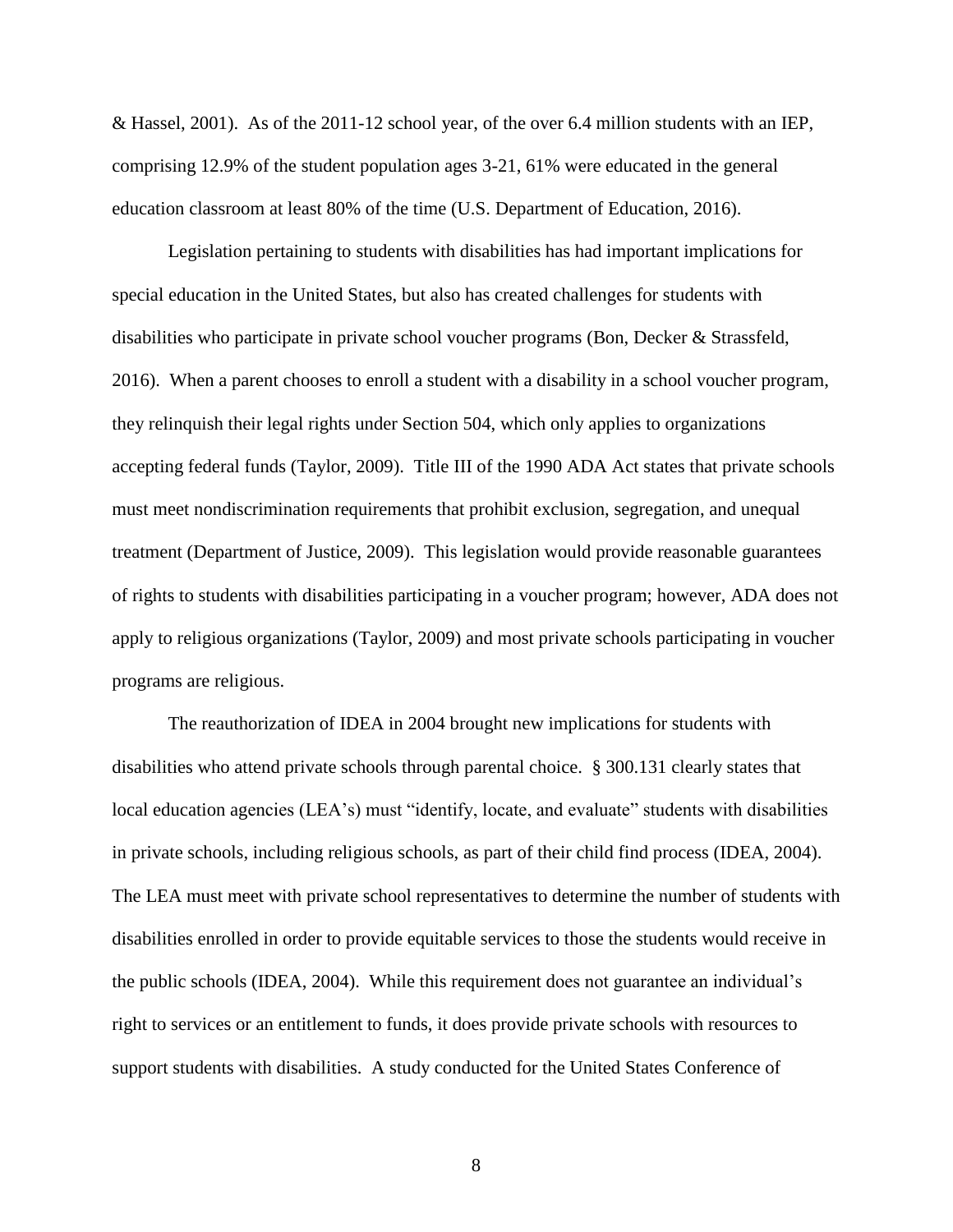Catholic Bishops (USCCB, 2002) looked specifically at how this legislation was being implemented in 2,800 Catholic schools in twenty-one states serving over a million students. Less than one percent of students identified as having a disability enrolled in Catholic schools were receiving services for their disabilities through IDEA funds. In this study as well as Wolf, Witte, and Fleming's (2012) study of the Milwaukee Parental Choice program, private school administrators reported great challenges in obtaining the supports needed from the LEA.

#### *Identification and Enrollment*

Much of the choice literature regarding students with disabilities is concentrated on concerns that choice schools discriminate against these students in the enrollment process, resulting in a low proportion of students with disabilities taking part in school choice. The USCCB's 2002 survey found that 7 percent of students enrolled in Catholic schools were identified as having a disability. Wolf, Witte, and Fleming (2012) had similar findings that at least 7.5 percent and possibly as many as 14.6 percent of students participating in the Milwaukee Parental Choice Program had a disability. This research team also found no statistical disadvantage during school admittance to students based on disability (Wolf, 2013).

Nearly every voucher program requires participating schools to comply with some sort of nondiscrimination requirement. For example, Virginia's Education Improvement Scholarships Tax Credit program only requires that schools comply with Title VI of the Civil Rights Act of 1964 (EdChoice, 2016). That law only prohibits discrimination on the basis of race and national origin (Department of Justice, 2013). Private schools in Louisiana are only required to comply with *Brumfield v. Dodd*, a federal nondiscrimination court order for the purpose of racial desegregation (Louisiana Department of Education, 2014).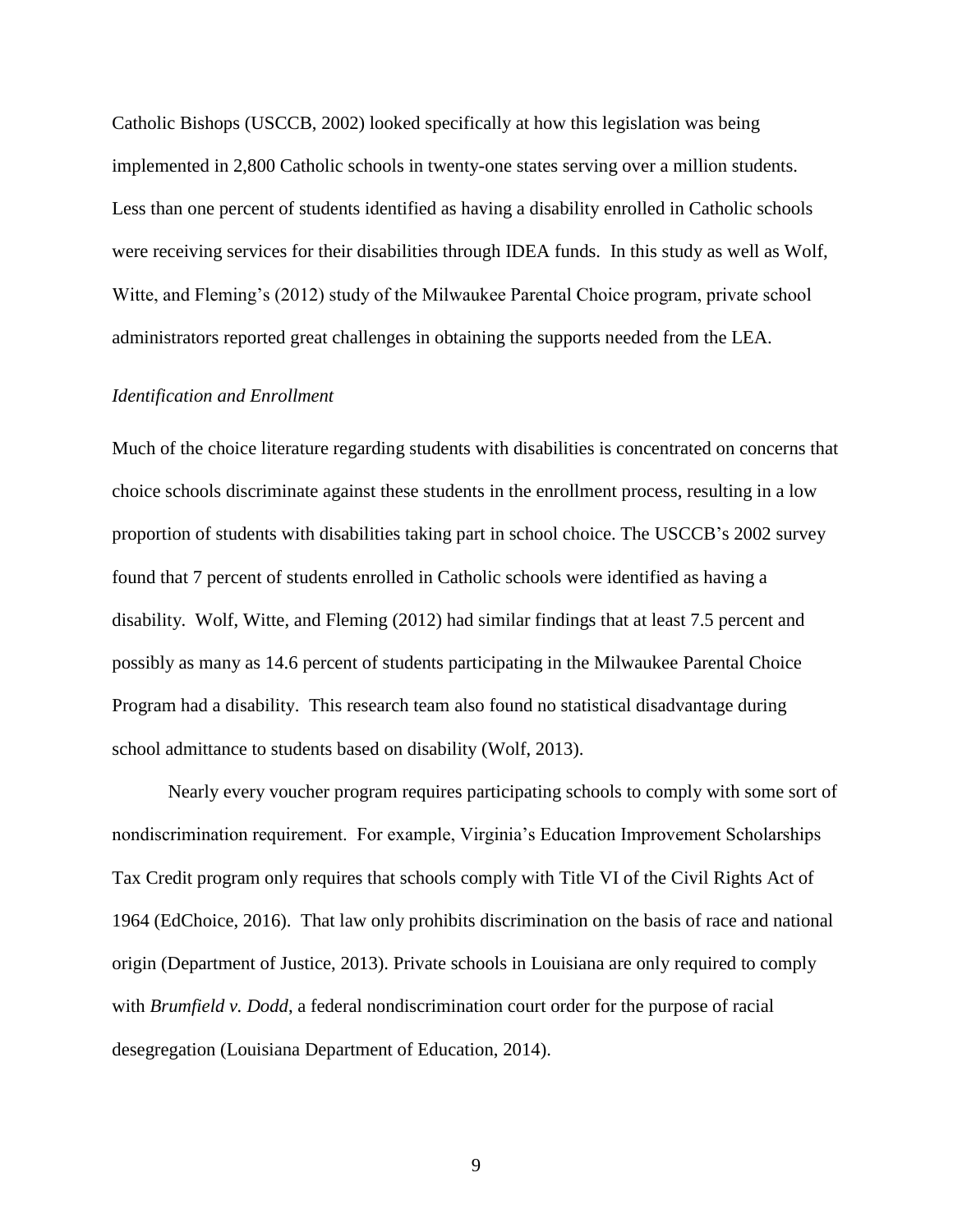Most of the literature on school choice and special education revolves around concerns over enrollment discrimination in the charter sector (Heubert, 1997; Horn & Miron, 2000; Rhim, 2008; Garda, 2012). In recent years, however, several studies have systematically analyzed the movement of students with disabilities in and out of the charter sector as well as in and out of special education eligibility status (Setren, 2015; Winters, 2013; 2014; 2015). These studies, as with Wolf, Witte, and Fleming's (2012) analysis of vouchers in Milwaukee, suggest that discrepancies in the enrollment rate of students with disabilities across school sectors are an issue of parental choice, student mobility, and differential declassification practices rather than necessarily one of discrimination.

#### *Special Education and School Choice*

The premise behind special education is the individualization of student learning experiences in order to enable students to meet their goals. This is very similar to the goal of school choice, which offers students and parents various options for schooling based on their specific needs. These two ideals meet when school choice programs enable students with disabilities and their families to choose the particular school that they think will meet their educational needs (Lake, 2010). In particular, many school choice models provide students with disabilities of varying severity an opportunity to be fully included in the general education population at their schools (Setren, 2015) due to a lack of economy of scale for self-contained programs. Small private and public charter schools simply cannot afford to exclude their students with special needs from the rest of their school population.

Inclusion of students with disabilities into general education classrooms potentially provides them with the least restrictive environment possible. Public schools have been legally required to place students with disabilities in the least restrictive environment since the EAHCA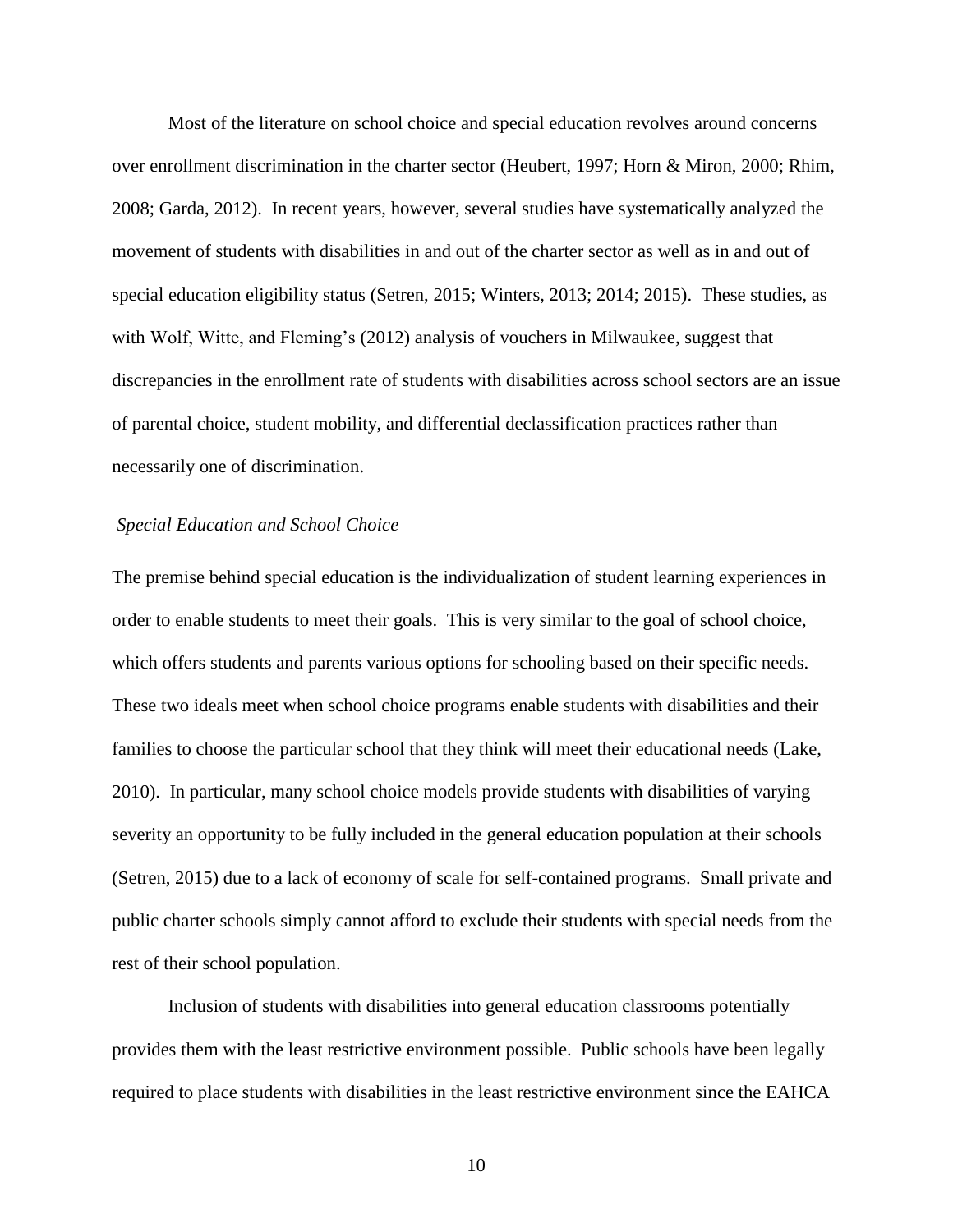of 1975. While we assume that integrating students with disabilities into general education classrooms is beneficial, the research studying the effects of inclusion on academic achievement is limited (Cosier, Causton-Theoharis, & Theoharis, 2013; Mills, Cole, Jenkins, & Dale, 1998; Rea, McLaughlin, & Walther-Thomas, 2002; Waldron & McLeskey, 1998). Systematic reviews, with higher external validity than small scale studies, indicate that inclusive practices are at least as effective as less inclusive settings in improving academic achievement, particularly for younger students with disabilities (Freeman & Alkin, 2000; Kalambouka et al., 2005; Lindsey, 2007; Salend & Duhaney, 2009).

While school choice may result in high parental satisfaction on the part of participating parents (Greene & Forster, 2003), very little is known about the effect of choice programs on academic achievement for students with disabilities. Angrist et al (2013) and Setren (2015) analyze the longer-term outcomes for students with disabilities in Boston charter schools. Both studies find large positive and statistically significant effects of winning a charter lottery on the academic achievement of students with disabilities. While they find negative effects of charters for on-time graduation of students with disabilities, the effects are null if the outcome is five-year graduation rates (Angrist et al, 2013; Setren, 2015). Voucher programs, especially, have not always required standardized testing of participating students, so an accurate relationship between achievement and participation in the program is difficult to calculate. As Ohio's Jon Peterson Special Needs Scholarship Program is the only voucher program for students with disabilities that requires this population to participate in testing, and the sample sizes of students with disabilities participating in many other voucher and tax credit scholarship programs are quite small, the comparative achievement for students with disabilities enrolled in a voucher program to those who remain in the public schools remains unknown.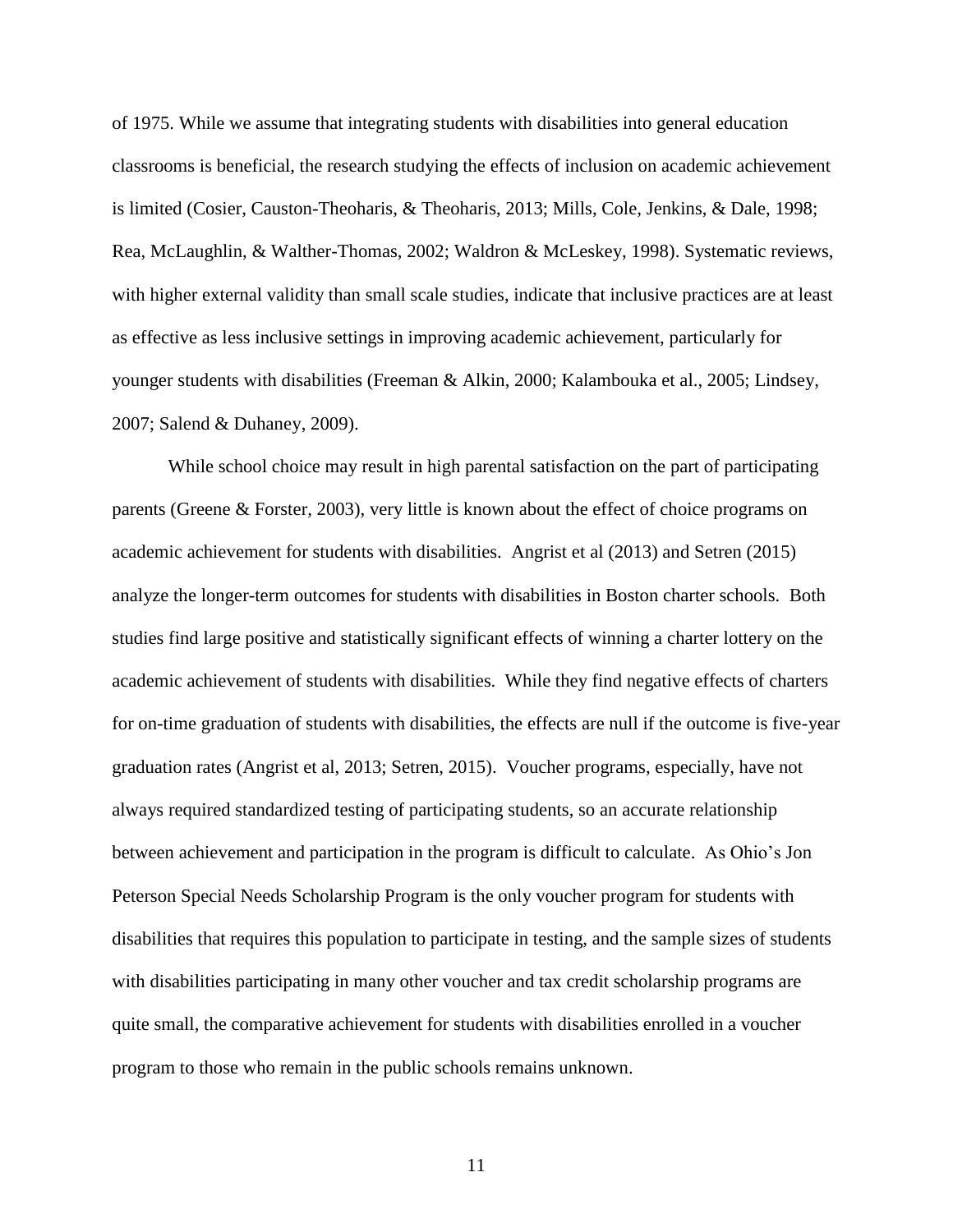This research aims to fill the gap in the literature on students with disabilities who are offered a voucher to attend a private school. We analyze the characteristics of students with disabilities who applied to the LSP as well as those who specifically won the lottery to enroll in a participating voucher school. Furthermore, we provide estimates of the effect of the LSP on math and English language arts achievement for students with disabilities who were awarded scholarships. A final analysis focuses on special education identification differences between students who received vouchers and those who did not. In the following section, we describe the data and analytical strategy used to estimate these effects.

#### **Program Background**

In 2008, the Louisiana Scholarship Program (LSP)—formerly known as the Student Scholarships for Educational Excellence Program—was piloted in New Orleans through Act 509. The program provides students with a voucher to attend private school at no cost. To be eligible, a student must live in a household with income at or below 250 percent of the federal poverty line and attend a school district that was deemed to be academically in crisis, a school that became part of the Recovery School District (RSD), and a city with a total population of at least 300,000 people (Tyler, 2011). New Orleans was the only city in Louisiana that met those criteria. In its first year, just over 1,000 students were awarded scholarships to attend private schools, and this number grew to over 2,000 in the 2011-12 school year.

Louisiana passed Act 2 in 2012 to expand the LSP to the entire state of Louisiana. The statewide scholarship program continued to use household income to determine eligibility, but it altered the criteria to include students who had attended a Louisiana public school that had received a grade of "C", "D", or "F" in the state's accountability system (Act No. 2 of 2012). For the 2012-13 school year, approximately 10,400 students submitted applications and 5,600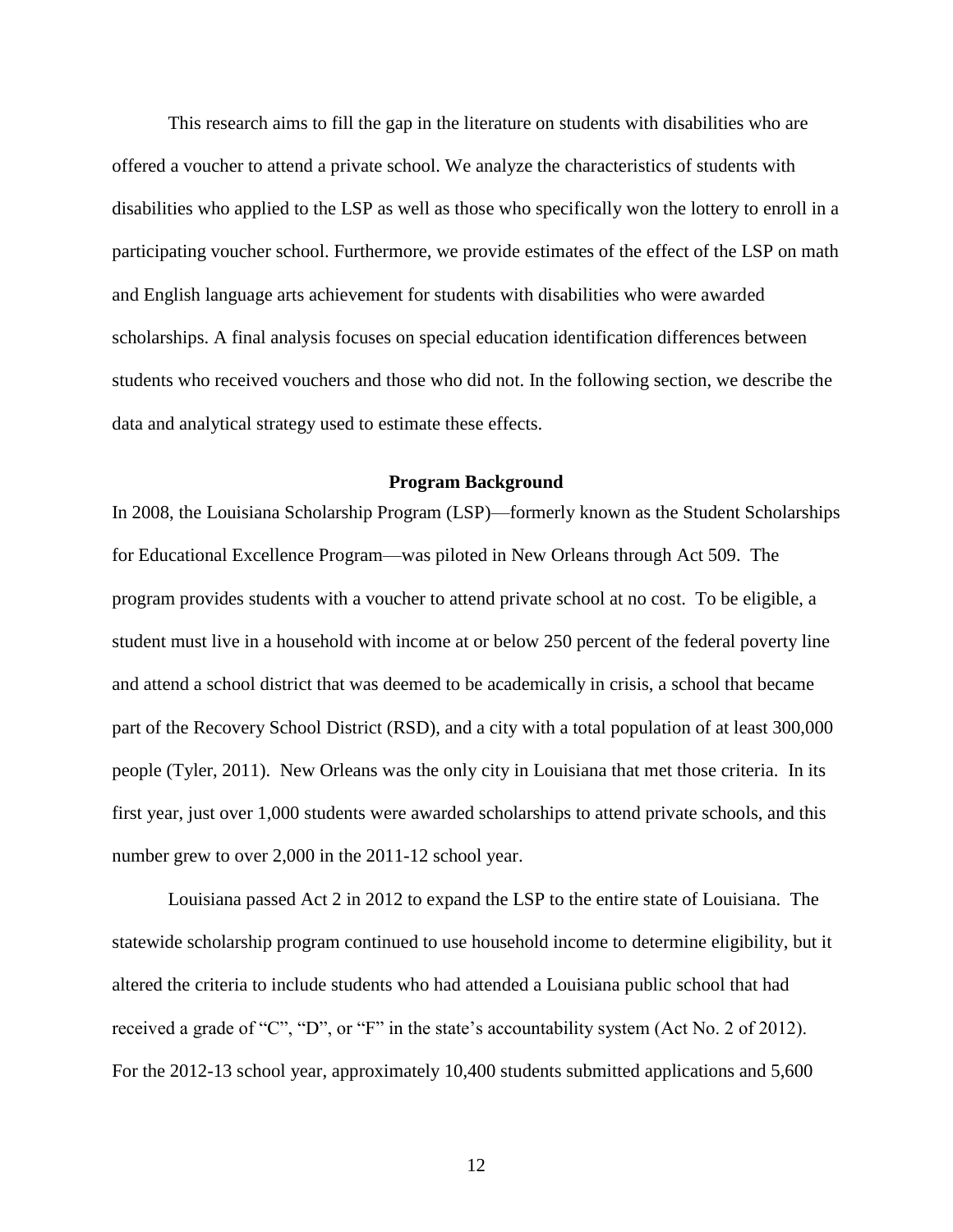students were awarded scholarships based on a random "Roth" placement lottery to attend one of the 130 participating schools.<sup>2</sup> The voucher amount per student was equal to the lesser of the revenue the local public school would have received from the state or the total cost of private school tuition and fees. The average tuition for private schools participating in the LSP ranged from \$2,966 to \$8,999, with a median of \$4,925. This amount can be compared to Louisiana's per pupil funding from the state's minimum foundation formula of \$8,500 (LDE, 2013f).

Parents of students with disabilities who received special education services previously at their public school and enrolled in a participating private school were required to sign a document upon enrollment stating their acceptance only of the services that the private school made available to all students. If, however, the parent enrolled the student in a participating private school that had delivered services for students with disabilities for at least two years by teachers with special education certification and in accordance with the students' IEP, the state would supplement the voucher with the cost of providing special education services (Act No. 2 of 2012). Through searches of all the participating schools' websites, 48 of the 130 private schools participating in the program specified school based resources for struggling learners or students with disabilities. The services ranged from mental health counseling to the provision of special day classes for students with severe needs. Further research is needed to determine if these programs were developed in response to the LSP or if they were present beforehand.

Alongside the LSP, in 2010, Louisiana started the School Choice Pilot Program for Certain Students with Exceptionalities. Students are only eligible for this program if they have an IEP due to the disabilities of developmental delay, other health impairment, specific learning

<sup>&</sup>lt;sup>2</sup> A "Roth" lottery is a placement lottery governed by a special algorithm, pioneered by Nobel Laureate Alvin E. Roth, which generates incentives to express one's true rank-order preferences of schools in the context of school choice (e.g. Abdulkadiroglu, Pathak, and Roth 2005).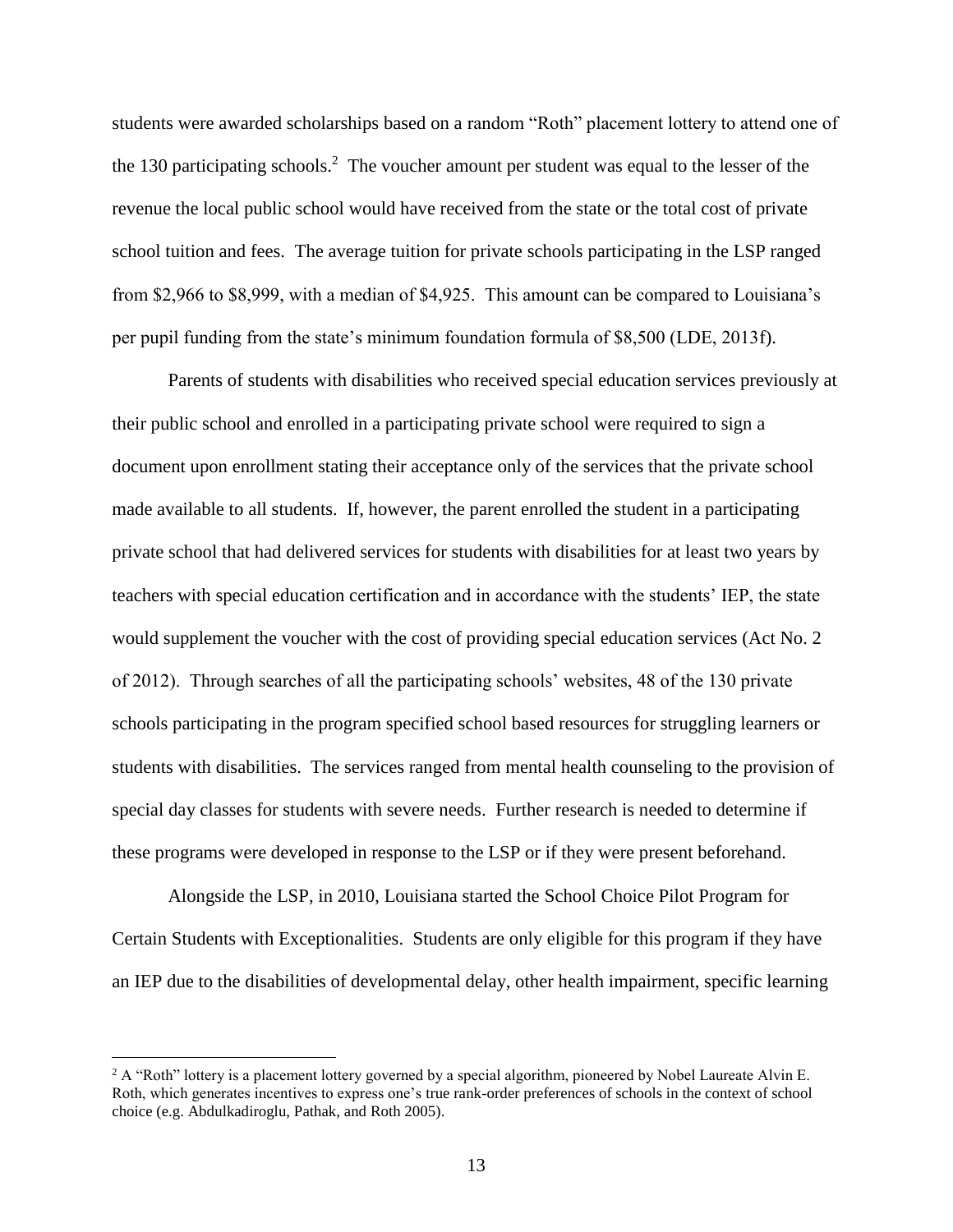disability, autism, mental disability, emotional disturbance, or traumatic brain injury and are currently enrolled in a Louisiana public school (LDE, 2013a). Students with the types of disabilities that render them eligible for this voucher program are rare, thankfully. Furthermore, private schools are only able to participate in the program if they are located in a parish with a population over  $190,000$ <sup>3</sup>. For the 2013-14 school year, 17 schools participated in the program. Finally, the special education voucher only covers 50 percent of the state's minimum foundation amount or the school's tuition, whichever is less. This amounts to about \$2,200 across the state on average (LDE, 2013a). Participation in the program is also determined by a separate random lottery. While not specified by the state of Louisiana, it is assumed that a student cannot participate in both the special education and means-tested voucher programs.

#### **Research Methodology**

#### *Experimental Design*

With the expansion of the LSP in 2012 to a statewide program, the Louisiana Department of Education introduced a deferred acceptance lottery, similar to the process utilized in New York City's public school choice program (see Abdulkadiroglu, Pathak, & Roth, 2005). This lottery allowed parents to choose up to five private schools, ranking their school preferences. The lottery algorithm placed students into grade level available seats within the schools in their preference list. Students were also given priorities in the lottery based on certain characteristics.

In the first year of the program, the Louisiana Department of Education (LDE) gave students with "multiple birth siblings"<sup>4</sup> an automatic placement into voucher receiving schools. The lottery mechanism assigned students to available grade openings at participating schools

<sup>3</sup> Seven total parishes meet this eligibility requirement; Caddo, Calcasieu, East Baton Rouge, Jefferson, Lafayette, Orleans, and St. Tammany.

<sup>4</sup> "Multiple birth siblings" are twins, triplets, etc.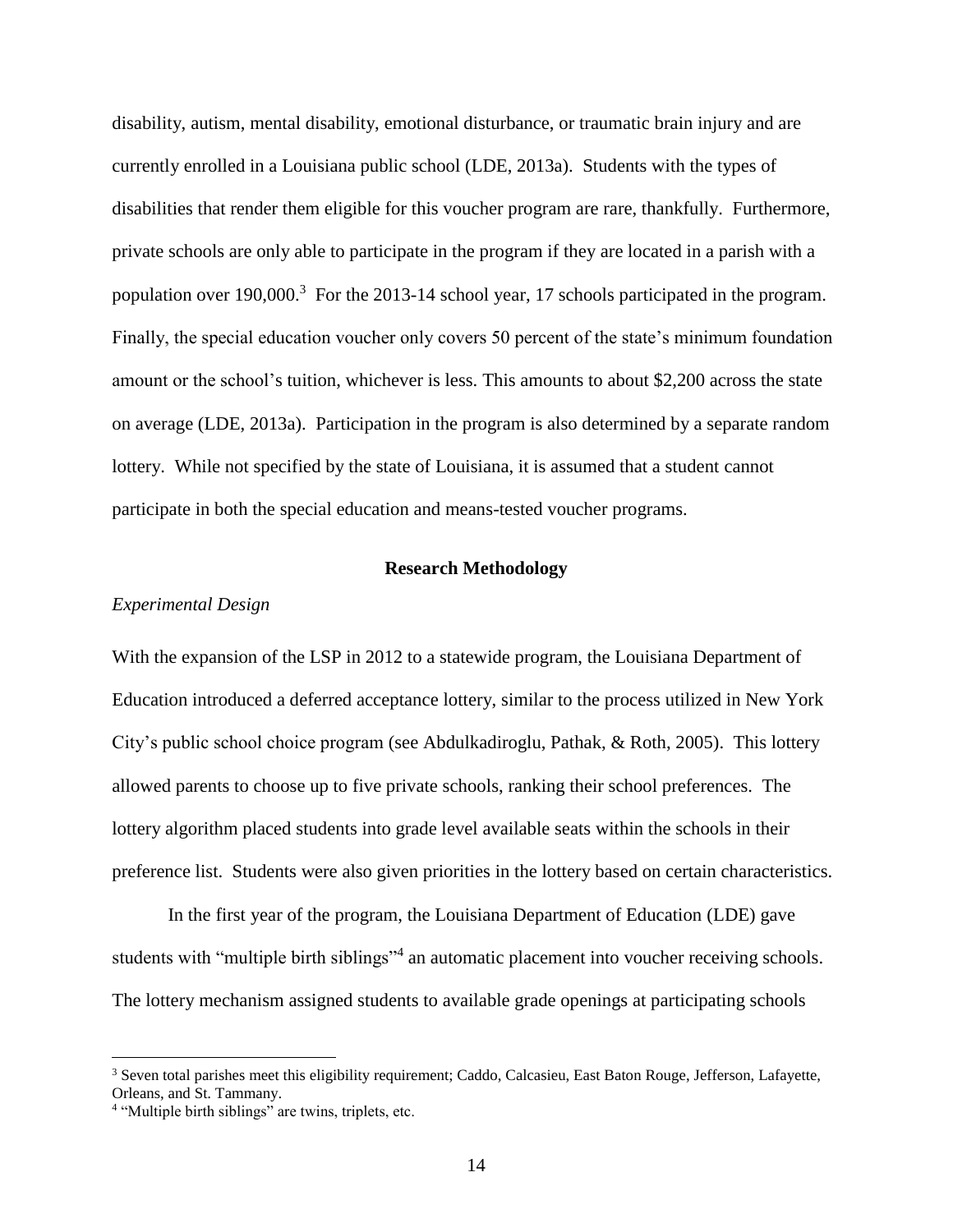based on preference categories. Students with disabilities were treated as their own group within the lottery process with specific seats in schools designated for students with this status. Thus, we created risk sets that include disability status so that students with and without disabilities are only compared to those students with the same status. After omitting students with multiple birth siblings and those who attended a school with an accountability rating of "B,"<sup>5</sup> we grouped students in the following priority categories:

- Priority 1 Students who received LSP scholarships in the prior school year who are applying to the same school
- Priority 2 Siblings of Priority 1 awardees in the current round
- Priority 3 Students who received LSP scholarships in the prior school year who are applying to a different school
- Priority 4 New applicants who attended public schools that received a "D" or "F" grade in Louisiana's school accountability system at baseline
- Priority  $5$  New applicants who attended public schools that received a "C" grade in Louisiana's school accountability system at baseline
- Priority  $6$  New applicants who are applying for kindergarten placements

The lottery process first attempts to place students in the first priority category into their first choice school based on available seats in the student's grade level. If there are enough available seats in the school and grade for all applicants in Priority 1, all students are offered a scholarship. When no seats in a school and grade level are available in which students apply, no students are offered a scholarship. Once all students in Priority 1 are placed in a school and grade level, students in Priority 2 with the same school and grade level first choice school preference

<sup>5</sup> These students were not eligible for the program.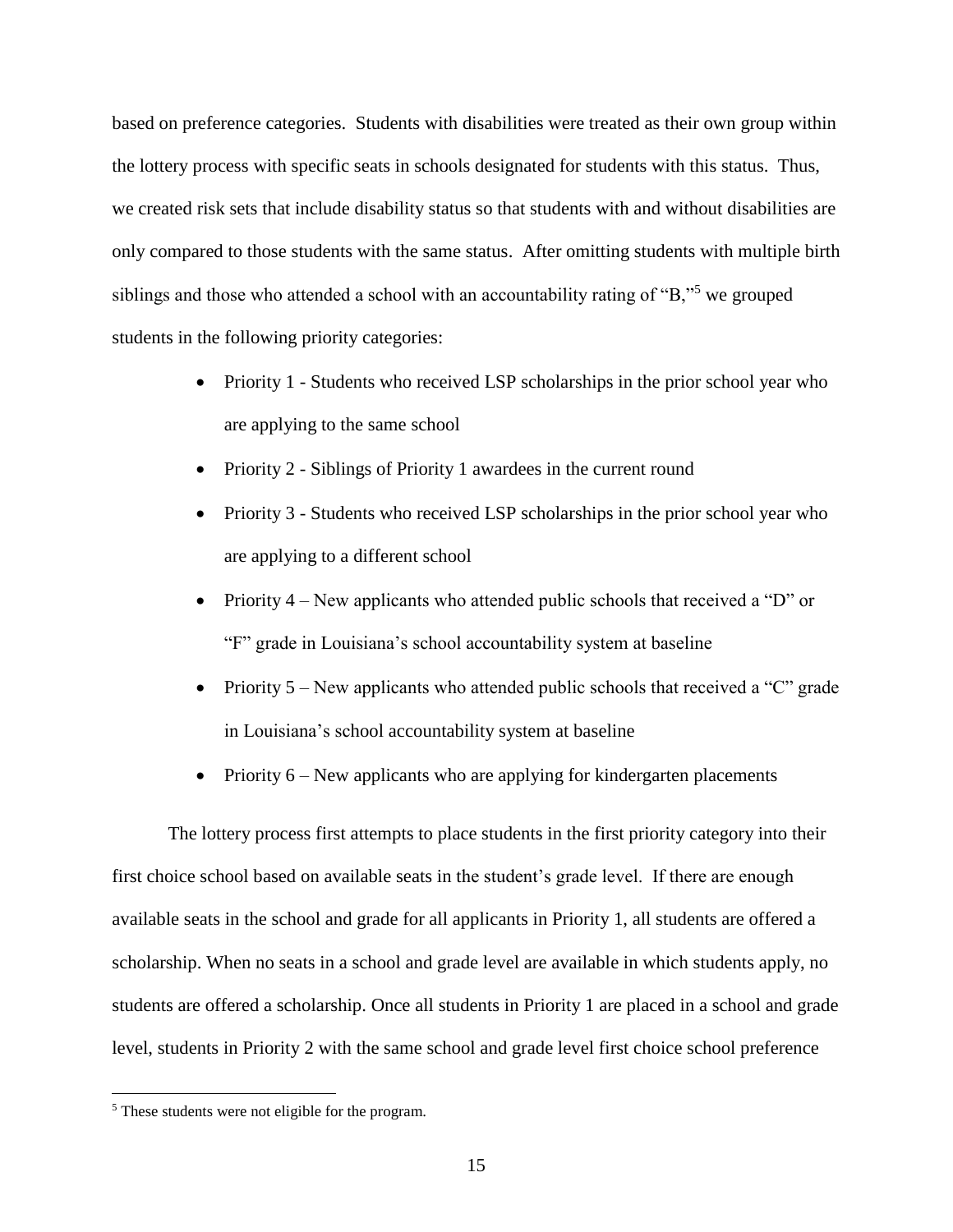are offered a scholarship. After going through each priority category for first choice school preferences, the lottery algorithm continues the process by utilizing students' second choice schools. This process repeats itself until all students have been awarded or not awarded a scholarship.







 $\overline{a}$ 

Not all students actually take part in a lottery, however. Only in cases where there are more students in the same priority category and special education status than seats in a school and grade available is an actual lottery conducted. Thus, we identify students as having participated in a lottery if the percentage of students awarded a scholarship in their given risk set<sup>6</sup> is between zero and 100. For our RCT analyses, we focus just on this sample of students since

<sup>6</sup> Risk sets are constructed from students in the same priority category, school preference, grade, and special education designation.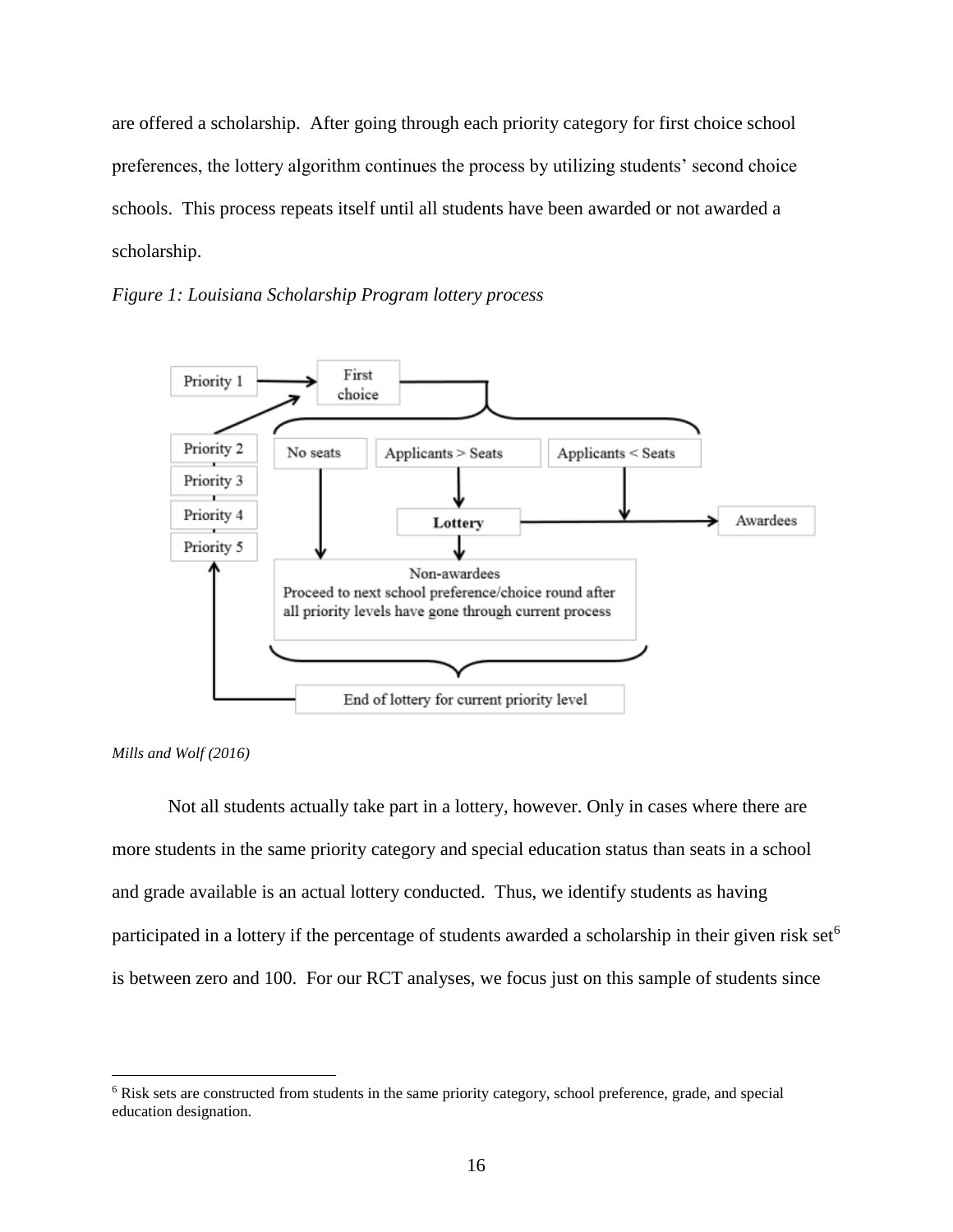they are the only students who we can determine were randomly awarded a scholarship to attend a private school as part of the LSP.

#### *Data Description*

The data for this study come from three sources. Student-level information on LSP eligibility and scholarship usage as well as student performance outcomes were provided by the Louisiana Department of Education (LDE) in accordance with our data agreement with the state. The LDE additionally provided information on participating public and private schools, and this information was supplemented with publicly available data from the National Center for Education Statistics (NCES), Common Core of Data (CCD) and Private School Universe Survey (PSS), when necessary.

The primary data for our analysis are drawn from student applications in the year 2011- 12 ("Baseline") and the state assessment results for the 2011-12 ("Baseline'), 2012-13 ("Year 1"), 2013-14 ("Year 2"), and 2014-15 ("Year 3") school years. In our analysis of identification and de-identification, we choose to only refer to a student as in special education if indicated in testing data. Application data was only available at Baseline, making this an inconsistent data source. The Louisiana state assessment system use IEP status to distinguish students with disabilities among LEAP/iLEAP test takers. We also identify students as in special education in the testing data if they took a modified or alternative assessment in any year.

In addition to individual performance outcomes, the state-provided assessment data files include information on student demographics as well as participation in school programs such as free- or reduced-price lunch (FRL), limited English proficient (LEP), and special education. Our analysis includes these baseline covariates in order to improve effect estimate precision.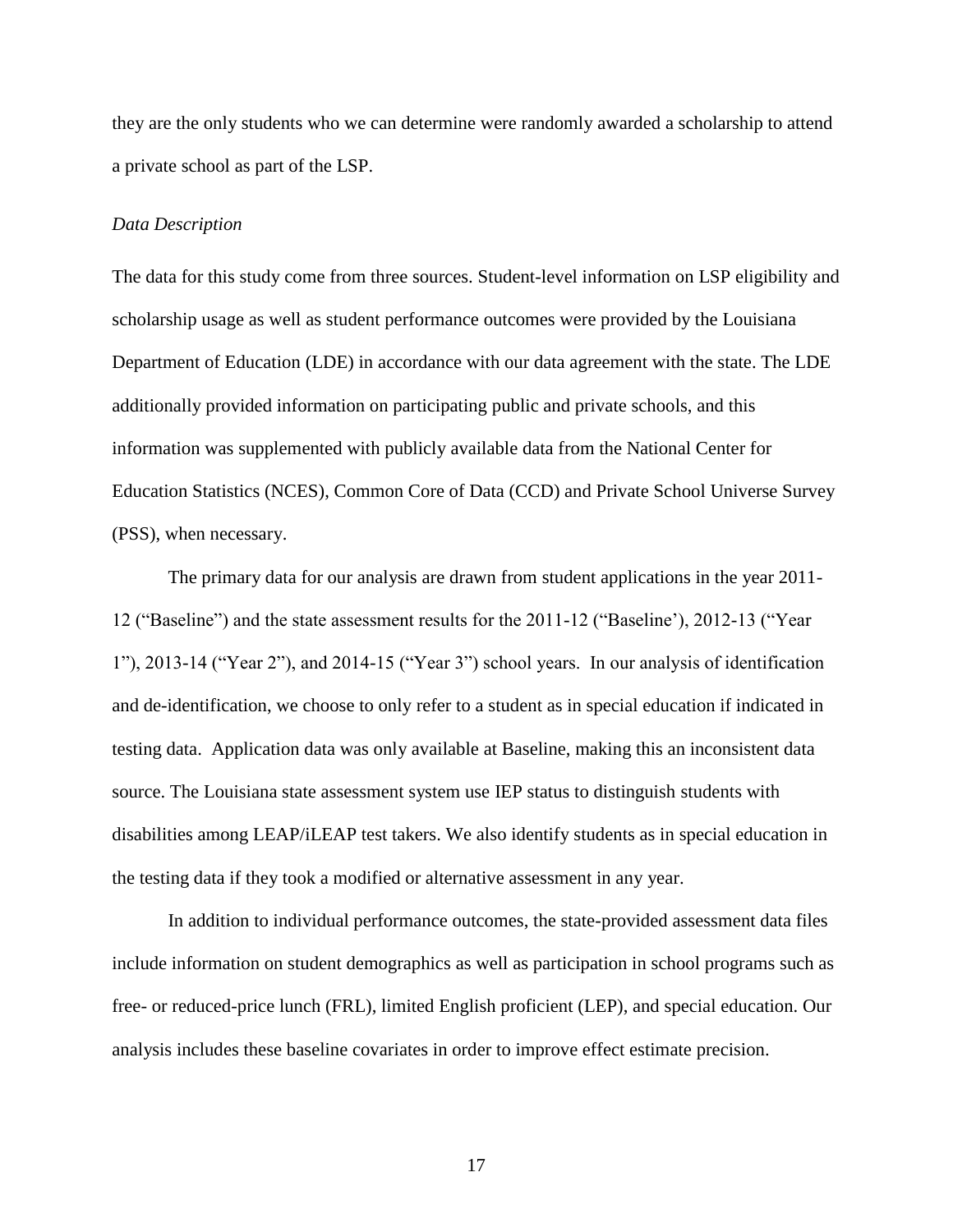Fortunately, none of the LSP eligible students with disabilities who met our testing data requirements had missing data on baseline covariate values.

#### *Sample Selection Process*

The student-level data provided by the LDE indicate an initial sample of 9,829 eligible LSP applicants in the first year of the statewide expansion of the program. Of these, 5,771 students received LSP scholarship placements in a specific private school and 4,058 did not receive a voucher-supported placement. We then exclude 1,965 students with multiple birth siblings and those who attended schools with a grade of "B" at the time of application along with students who were awarded scholarships for the New Orleans Pilot Program. Of the remaining 2,401 students who have baseline test scores and are in grades  $3-6$ , only  $254$  have disabilities<sup>7</sup> and therefore remain in our sample. Of the sample of 254 students with disabilities, 113 faced a lottery for scholarship award and placement (Table 1).

|                                                  |                      | Received    |
|--------------------------------------------------|----------------------|-------------|
|                                                  | <b>Total Records</b> | Scholarship |
| Eligible LSP applicants                          | 9,809                | 5,771       |
| — not participating in former New Orleans pilot  | 8,070                | 4,072       |
| — identified as in Special Education at baseline | 977                  | 412         |

*Table 1: Sample selection process for participant effects analysis*

*Source*. Authors' calculations.

 $\overline{a}$ 

#### *Students with Disabilities and Non-Disabled Peers at Baseline*

First, we compare our applicants in special education to the overall eligible applicants for the LSP. We also include statistics on the state of Louisiana's students in special education in order

<sup>7</sup> We only identify students at baseline using testing data in order to maintain uniformity across years in which application data cannot be updated.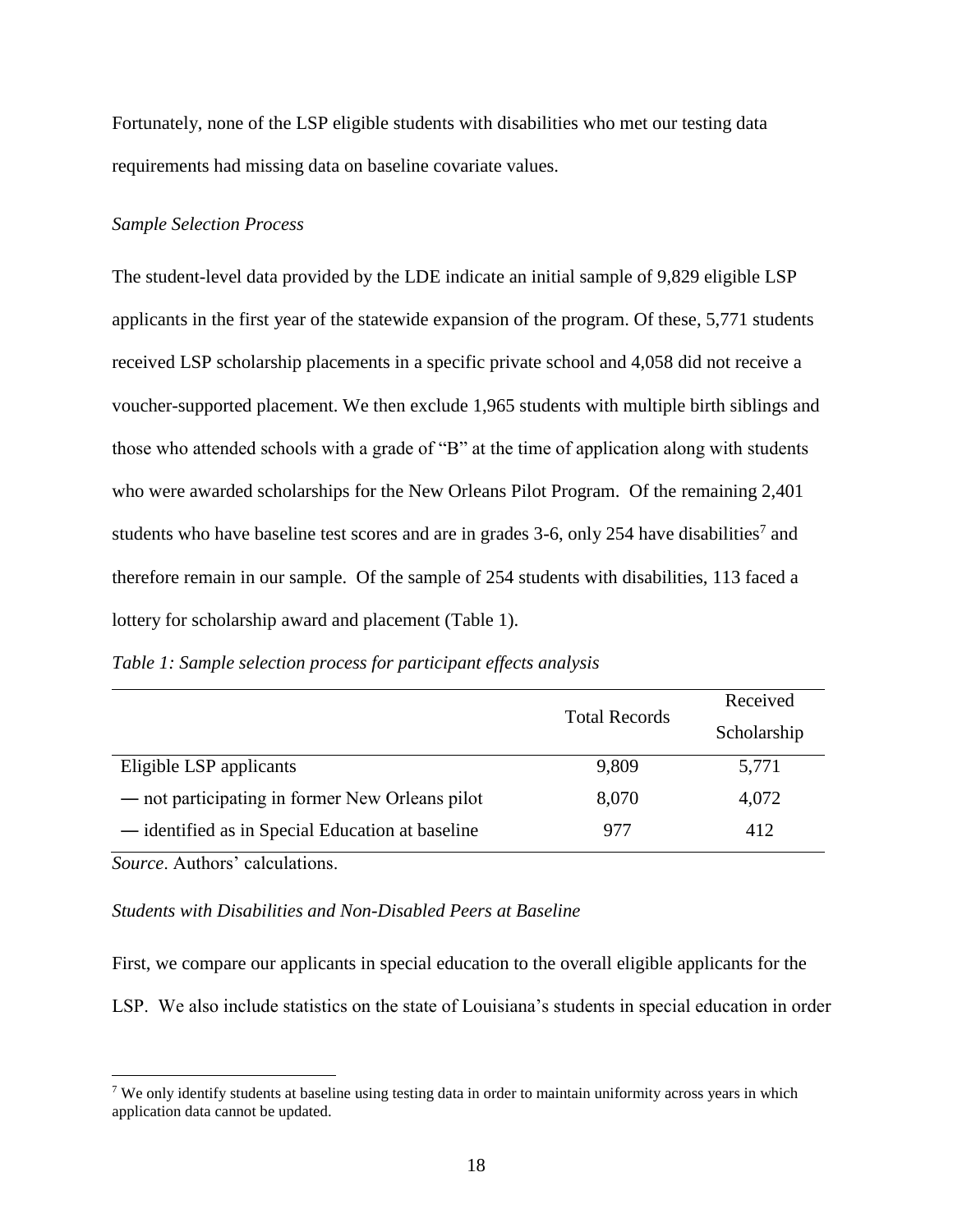to compare our sample to the larger population (Table 2). For the sample of students without disabilities, the final placement conducted by the Louisiana Department of Education (LDE) resulted in an even distribution of students into the treatment and comparison groups on the basis of gender. The special education subgroup, like the overall Louisiana special education population, has a disproportionate rate of male students compared to females. This finding is not especially concerning as we know that males are often disproportionately placed in special education. Similarly, there is a seven percentage point difference between the overall sample and the special education subgroup in regards to free or reduced lunch participation.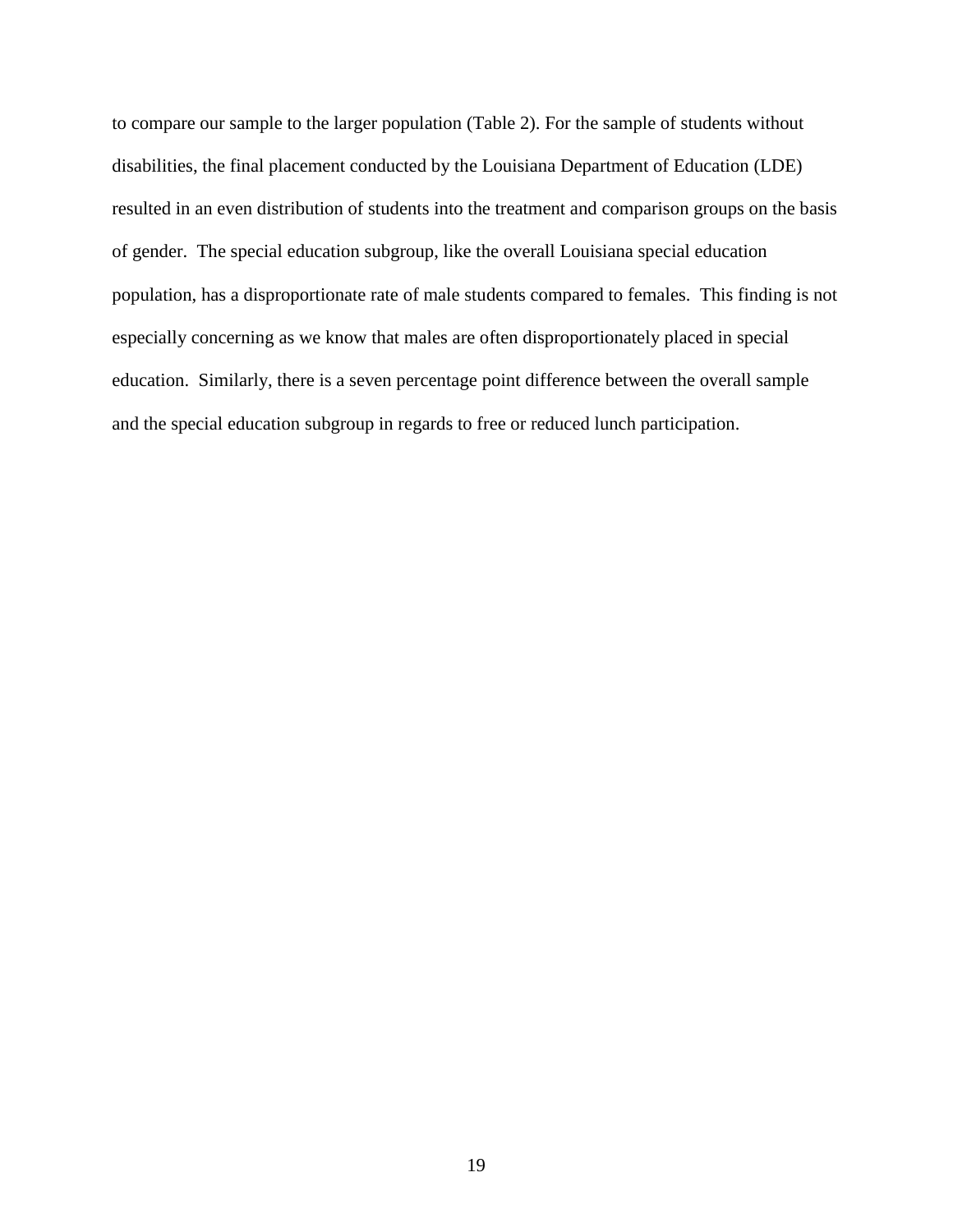|            |              | <b>Special Education</b> |                | LA Non-     |            |           |                          |  |
|------------|--------------|--------------------------|----------------|-------------|------------|-----------|--------------------------|--|
|            |              |                          | Other Eligible |             | Eligible   |           | <b>Applicant Special</b> |  |
|            |              | Applicants               |                |             | Applicants | Education |                          |  |
|            |              | N                        | $\%$           | $\mathbf N$ | $\%$       | N         | $\%$                     |  |
| Total      |              | 8,784                    |                | 1,379       |            | 43,060    |                          |  |
| Gender     |              |                          |                |             |            |           |                          |  |
|            | Female       | 4,325                    | 49.2%          | 545         | 39.5%      | 13,879    | 32.2%                    |  |
|            | Male         | 4,459                    | 50.8%          | 834         | 60.5%      | 29,181    | 67.8%                    |  |
| Ethnicity  |              |                          |                |             |            |           |                          |  |
|            | <b>Black</b> | 7,629                    | 86.9%          | 1,252       | 90.8%      | 22,472    | 52.1%                    |  |
|            | Hispanic     | 228                      | 2.6%           | 29          | 2.1%       | 1,034     | 2.4%                     |  |
|            | White        | 680                      | 7.7%           | 19          | 1.4%       | 18,613    | 43.2%                    |  |
|            | Other        | 247                      | 2.8%           | 26          | 1.9%       | 1,012     | 2.3%                     |  |
| <b>FRL</b> |              |                          |                |             |            |           |                          |  |
|            | Yes          | 5,315                    | 63.2%          | 947         | 70.8%      | 33,923    | 78.7%                    |  |
|            | No           | 3,100                    | 36.8%          | 391         | 29.2%      | 8,924     | 20.7%                    |  |

*Table 2: Special education eligible applicants compared to other applicants and Louisiana's special education population at baseline*

*Notes*. Sample represents all students with baseline testing data. *Source*. Authors' calculations.

Predictably, students with disabilities in our sample are also far more likely than their non-disabled peers to score "approaching basic" and "unsatisfactory," the lowest proficiency levels, on their baseline achievement tests (See Table 3). Students with disabilities and their nondisabled peers score in the "advanced" or "mastery" range with equal infrequency. The best a student who takes the modified assessment can score is the "basic" proficiency level; but, we do not see that this increases the likelihood that a student with a disability will reach the "basic" level compared to their non-disabled peers. The vast majority of modified test takers score in the "foundational" and "pre-foundational" levels, which are categorized under "unsatisfactory."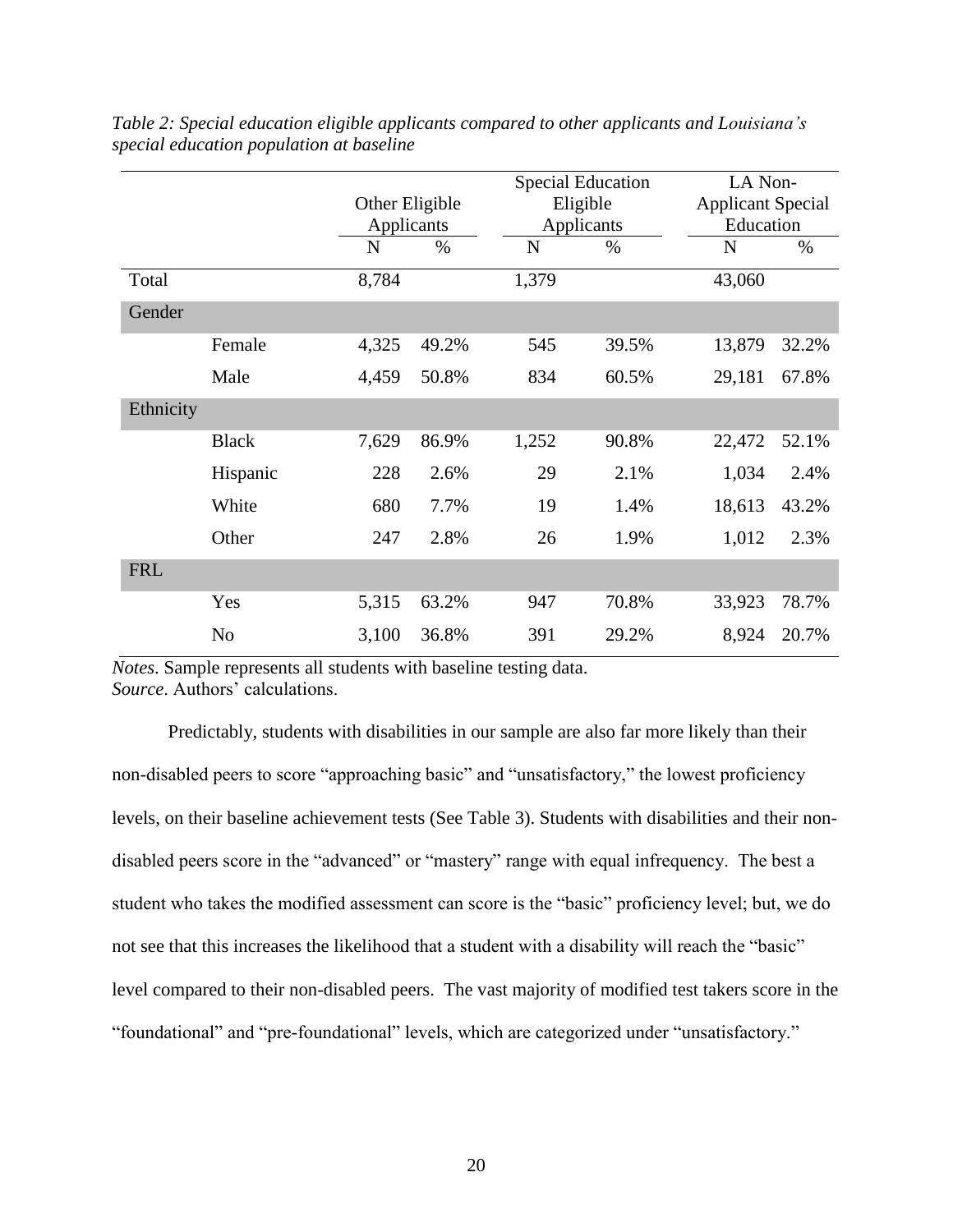|                          | Other |       | <b>Special Education</b> |       |
|--------------------------|-------|-------|--------------------------|-------|
|                          | N     | $\%$  | N                        | $\%$  |
| Proficiency - ELA        |       |       |                          |       |
| Advanced                 | 41    | 1.3%  | 3                        | 0.4%  |
| Mastery                  | 305   | 9.8%  | 42                       | 5.3%  |
| <b>Basic</b>             | 1,398 | 44.8% | 229                      | 28.8% |
| <b>Approaching Basic</b> | 931   | 29.8% | 253                      | 31.8% |
| Unsatisfactory           | 446   | 14.3% | 268                      | 33.7% |
| Proficiency - Math       |       |       |                          |       |
| Advanced                 | 41    | 1.3%  | 2                        | 0.3%  |
| Mastery                  | 305   | 9.8%  | 42                       | 5.3%  |
| <b>Basic</b>             | 1,398 | 44.8% | 229                      | 28.8% |
| <b>Approaching Basic</b> | 931   | 29.8% | 253                      | 31.9% |
| Unsatisfactory           | 446   | 14.3% | 268                      | 33.8% |

*Table 3: Test scores levels for special education eligible applicants compared to other at baseline*

*Note:* The LAA2, modified assessment level of unsatisfactory is split into two categories: Foundational and pre-Foundational (lowest).

#### *Disaggregating Students with Disabilities*

Looking further at the distribution of disabilities in our sample included in our analysis we analyze the difference in the disabilities of students offered a private school placement and those who were not (Table 4). Overall, the two groups are very similar. The largest differences are a three percentage point lower rate of awardees with intellectual disabilities and three percentage points higher rate of awardees with a speech or language impairment. Moreover, in comparison to the state of Louisiana, the disabilities of students offered placement in a private school and those who were not are nearly identical. In 2012, Louisiana enrolled a higher proportion of students with specific learning disabilities and a lower proportion with speech or language impairments. While students with speech and language impairments often receive fewer services and considered one of the least severe disabilities, this can similarly be said for specific learning disabilities.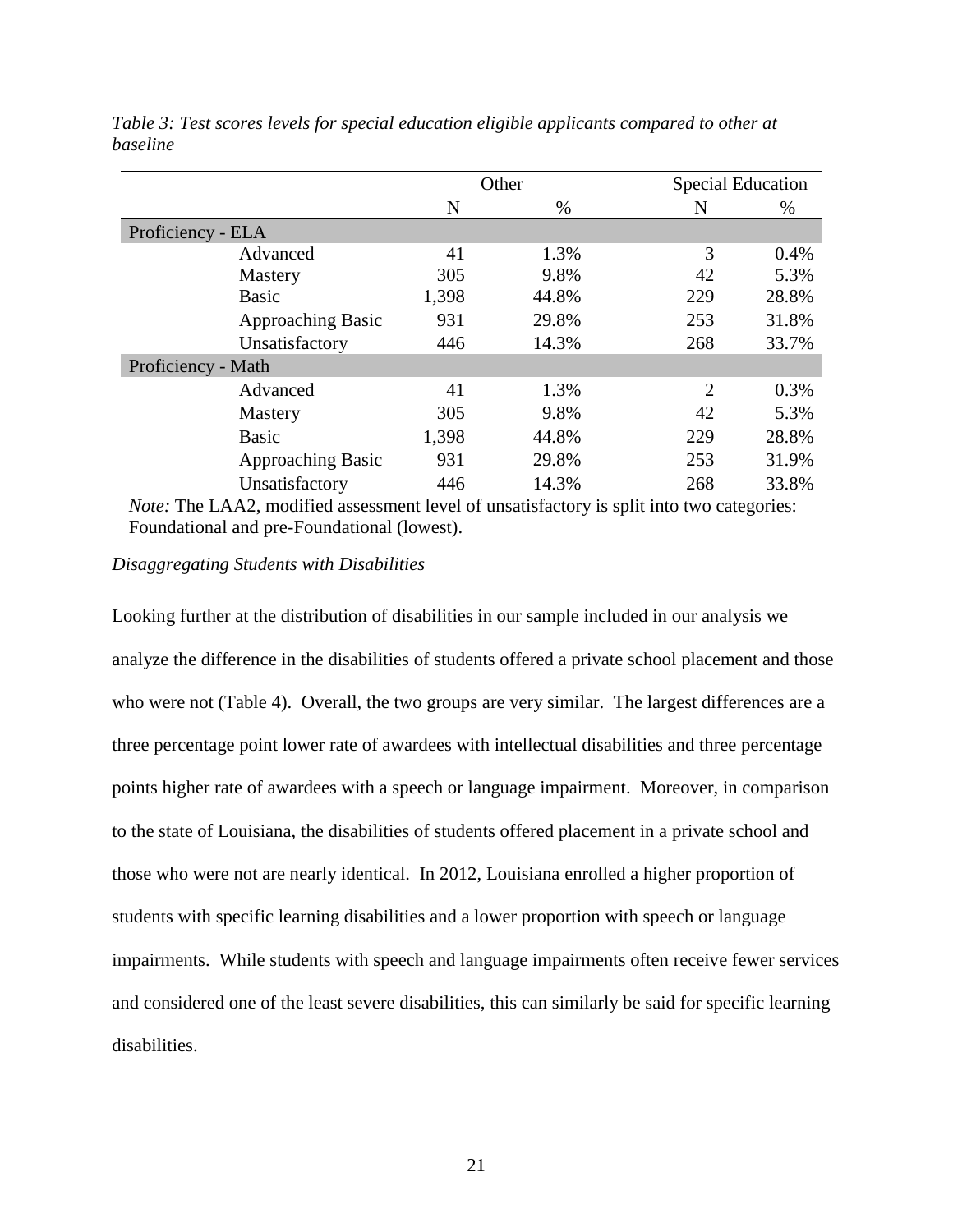|                                | Awarded      |         |                | Not Awarded   |              | LA State Special |  |
|--------------------------------|--------------|---------|----------------|---------------|--------------|------------------|--|
|                                | Scholarship† |         |                | Scholarship † | Education †† |                  |  |
|                                | N            | $\%$    | N              | $\%$          | N            | $\%$             |  |
| Total                          | 319          |         | 367            |               | 70,029       |                  |  |
| Autism                         | 11           | 3.4%    | 13             | 3.5%          | 3,683        | 5.3%             |  |
| Deaf - Blindness               | $\Omega$     | $0.0\%$ | $\Omega$       | $0.0\%$       | 5            | 0.0%             |  |
| Developmental Delay (3-9)      | 36           | 11.3%   | 40             | 10.9%         | 5,857        | 8.4%             |  |
| <b>Emotional Disturbance</b>   | 14           | 4.4%    | 14             | 3.8%          | 1,756        | 2.5%             |  |
| <b>Hearing Impairment</b>      |              | 2.2%    | $\overline{4}$ | 1.1%          | 1,148        | 1.6%             |  |
| <b>Intellectual Disability</b> | 18           | 5.6%    | 33             | 9.0%          | 7,185        | 10.3%            |  |
| <b>Multiple Disabilities</b>   | 5            | 1.6%    | 9              | 2.5%          | 944          | 1.3%             |  |
| Orthopedic Impairment          | 4            | 1.3%    | 3              | 0.8%          | 1,066        | 1.5%             |  |
| Other Health Impairment        | 25           | 7.8%    | 30             | 8.2%          | 9,553        | 13.6%            |  |
| Specific Learning Disability   | 94           | 29.5%   | 107            | 29.2%         | 23,196       | 33.1%            |  |
| Speech/Lang. Impairment        | 102          | 32.0%   | 106            | 28.9%         | 14,931       | 21.3%            |  |
| Traumatic Brain Injury         | $\Omega$     | 0.0%    | $\Omega$       | 0.0%          | 228          | 0.3%             |  |
| Visual Impairment              | 3            | 0.9%    | 8              | 2.2%          | 477          | 0.7%             |  |

*Table 4: Description of the special education sample in relation to Louisiana*

*Notes*. Special education sample includes all students with disabilities with baseline test scores while enrolled in grade three through six and did not have multiple births. Louisiana does not differentiate between mild and moderate mental disabilities. *Sources*. †Authors' calculations †† DATA.gov (2012)

Schools of choice often declassify students as special education (Wolf, Witte, & Fleming, 2012; Setren, 2015; Winters, 2013; 2014; 2015; Winters, Carpenter II, & Clayton, 2017). To see whether this pattern is true in the LSP, we looked at the difference between students offered private school placement and those not offered a placement who changed classification from the baseline to the third year of the program (Table 5). Simply observing the percent differences between students awarded and not awarded a scholarship does not indicate large differences between the two groups. This trend will be analyzed more rigorously later in this report. Table 6 looks at the year-by-year trends. While there still lacks a clear pattern of identification or deidentification, it is at least interesting to observe the large numbers of students who change their disability status multiple time.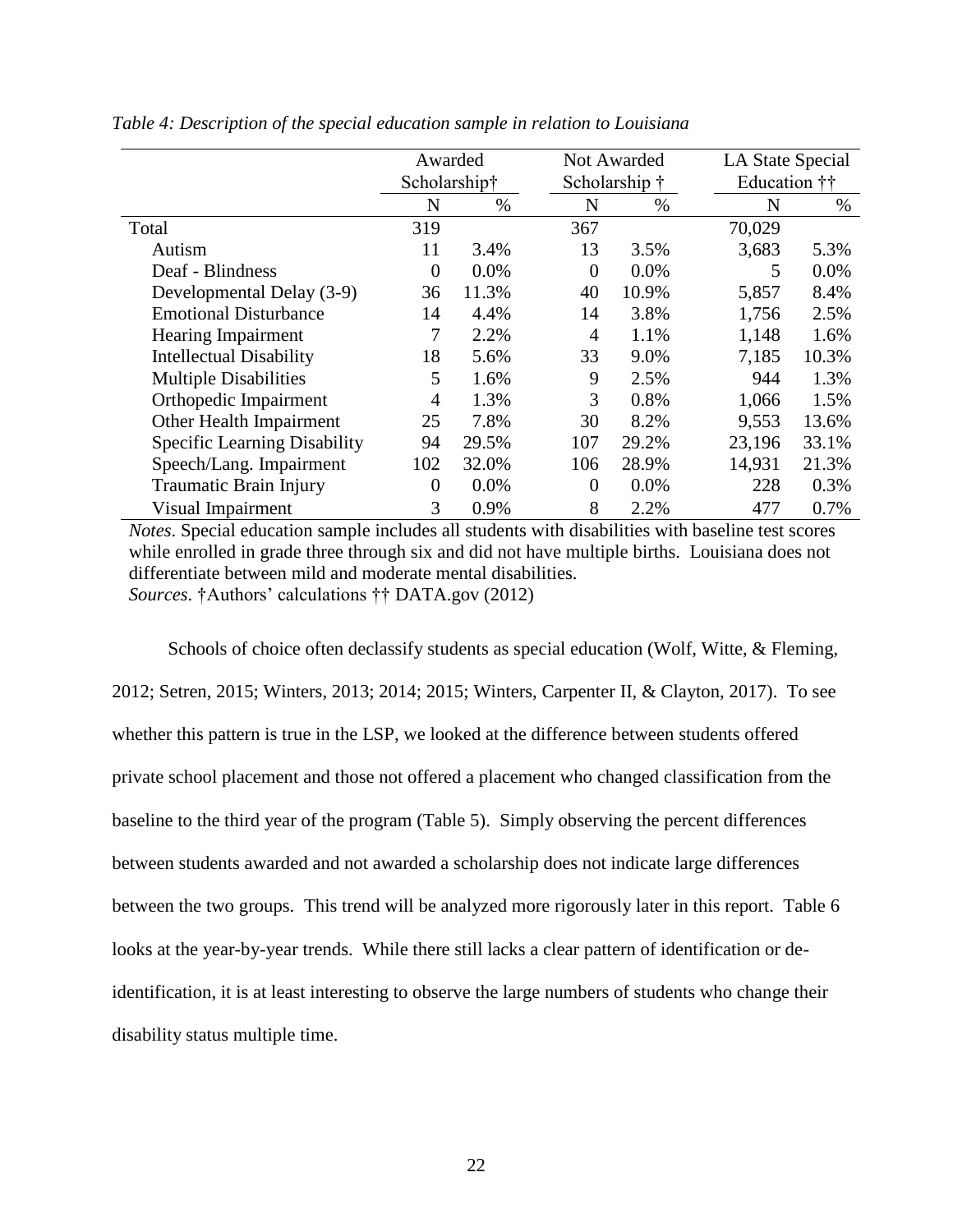|                                 |     | <b>Award Scholarship</b> |     | Not Awarded<br>Scholarship |
|---------------------------------|-----|--------------------------|-----|----------------------------|
|                                 | N   | $\%$                     |     | $\%$                       |
| <b>Classification Switchers</b> |     |                          |     |                            |
| Did not switch                  | 541 | 80.6%                    | 867 | 85.5%                      |
| Special Ed to General Ed        | 94  | 14.0%                    | 100 | 9.9%                       |
| General Ed to Special Ed        | 36  | 5.4%                     |     | 4.6%                       |

*Table 5: Changes in special education identification from baseline to Year 3*

*Table 6: Changes in special education identification from baseline through Year 3*

|                                 | Award<br>Scholarship |       |                | Not Awarded |
|---------------------------------|----------------------|-------|----------------|-------------|
|                                 |                      |       |                | Scholarship |
|                                 | N                    | $\%$  | N              | %           |
| <b>Classification Switchers</b> |                      |       |                |             |
| not-not-not-not                 | 423                  | 63.0% | 653            | 64.4%       |
| not-not-not-sped                | 15                   | 2.2%  | 20             | 2.0%        |
| not-not-sped-not                | 11                   | 1.6%  | 56             | 5.5%        |
| not-not-sped-sped               | 13                   | 1.9%  | 8              | 0.8%        |
| not-sped-not-not                | 72                   | 10.7% | 73             | 7.2%        |
| not-sped-not-sped               | $\overline{4}$       | 0.6%  | 7              | 0.7%        |
| not-sped-sped-not               | $\overline{0}$       | 0.0%  | 13             | 1.3%        |
| not-sped-sped-sped              | $\overline{4}$       | 0.6%  | 12             | 1.2%        |
| sped-not-not-not                | 63                   | 9.4%  | 50             | 4.9%        |
| sped-not-not-sped               | $\overline{2}$       | 0.3%  | $\overline{2}$ | 0.2%        |
| sped-not-sped-not               | 6                    | 0.9%  | 6              | 0.6%        |
| sped-not-sped-sped              | 5                    | 0.7%  | 12             | 1.2%        |
| sped-sped-not-not               | 19                   | 2.8%  | 25             | 2.5%        |
| sped-sped-not-sped              | 5                    | 0.7%  | 6              | 0.6%        |
| sped-sped-sped-not              | 6                    | 0.9%  | 19             | 1.9%        |
| sped-sped-sped-sped             | 23                   | 3.4%  | 52             | 5.1%        |

#### *Analytical Strategy*

In order to better identify differential probabilities of identification and de-identification in special education over time, we estimate annual probabilities. We begin with our two models to estimate the probability of identification or de-identification,  $y_1$ , and probability of attending a lottery,  $y_2$ .

$$
y_1 = 1[\mathbf{z}_1 \delta_1 + \alpha_1 y_2 + u_1 > 0] \tag{4}
$$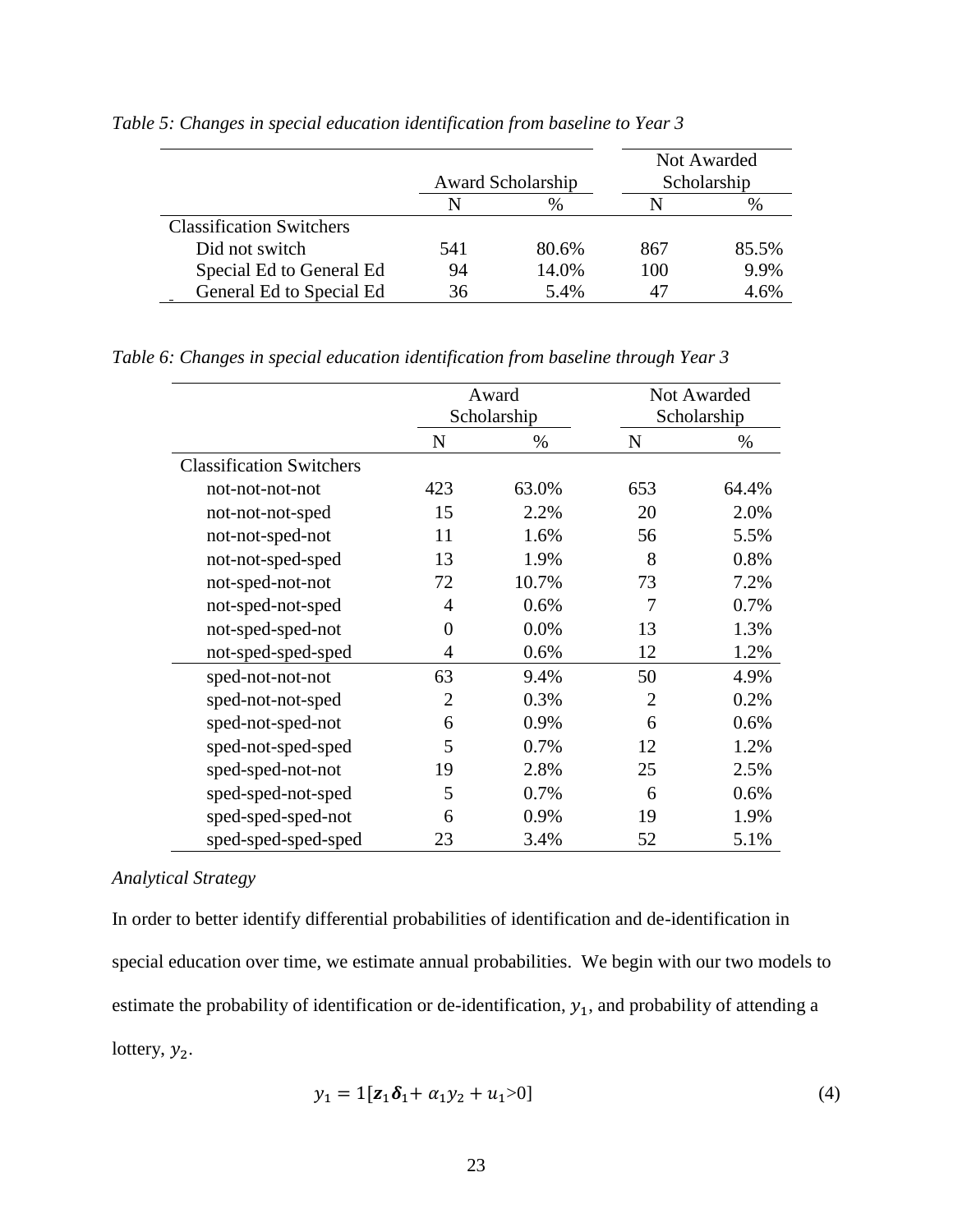$$
y_2 = 1[\mathbf{z}_2 \delta_2 + v_2 > 0] \tag{5}
$$

Our error terms,  $(u_2, v_2)$ , are uncorrelated with **z**, but correlated with one another. If we estimated these models separately, our estimates would be inconsistent (Wooldridge, 2010). Instead, we estimate our models using a bivariate probit to model the probability of enrolling in the LSP simultaneously with the probability of identification or de-identification. Based on Wooldridge (2010) and Cameron and Trivedi (2009) we estimate our model as:

$$
P(y_1 = 1 | y_2 = 1, \ z) = E[P(y_1 = 1 | v_2, z) | y_2 = 1, \ z]
$$
 (6)

We estimate our bivariate probit models disaggregated to observe annual patterns of identification and de-identification. Additionally, we analyze the probability of being identified or de-identified by the end of three years in the program for all students, those initially not identified, and those who were identified at baseline as having special education services.

Wolf, Witte, and Fleming (2012) conducted student fixed effects to estimate the probability of a student being identified or de-identified in the Milwaukee Parental Choice Program (MPCP). This estimation strategy relies on students who change schooling sectors at least once during the analysis time. Modeling non-linear panel data in this way will not produce consistent estimates if *T<sup>i</sup>* is small, which will result in bias estimates of unobservable student characteristics also biases are estimates of β (Cameron & Trivedi, 2009). With only four years of data, we determined that this is not the most reliable method of estimating causal effects of the LSP on student identification and de-identification.

#### **Results**

We present our bivariate probit marginal effects of the probability of being identified for special education services or having that label removed by the third year of the program are displayed in Table 7. Our results are consistent with prior literature on identification and de-identification in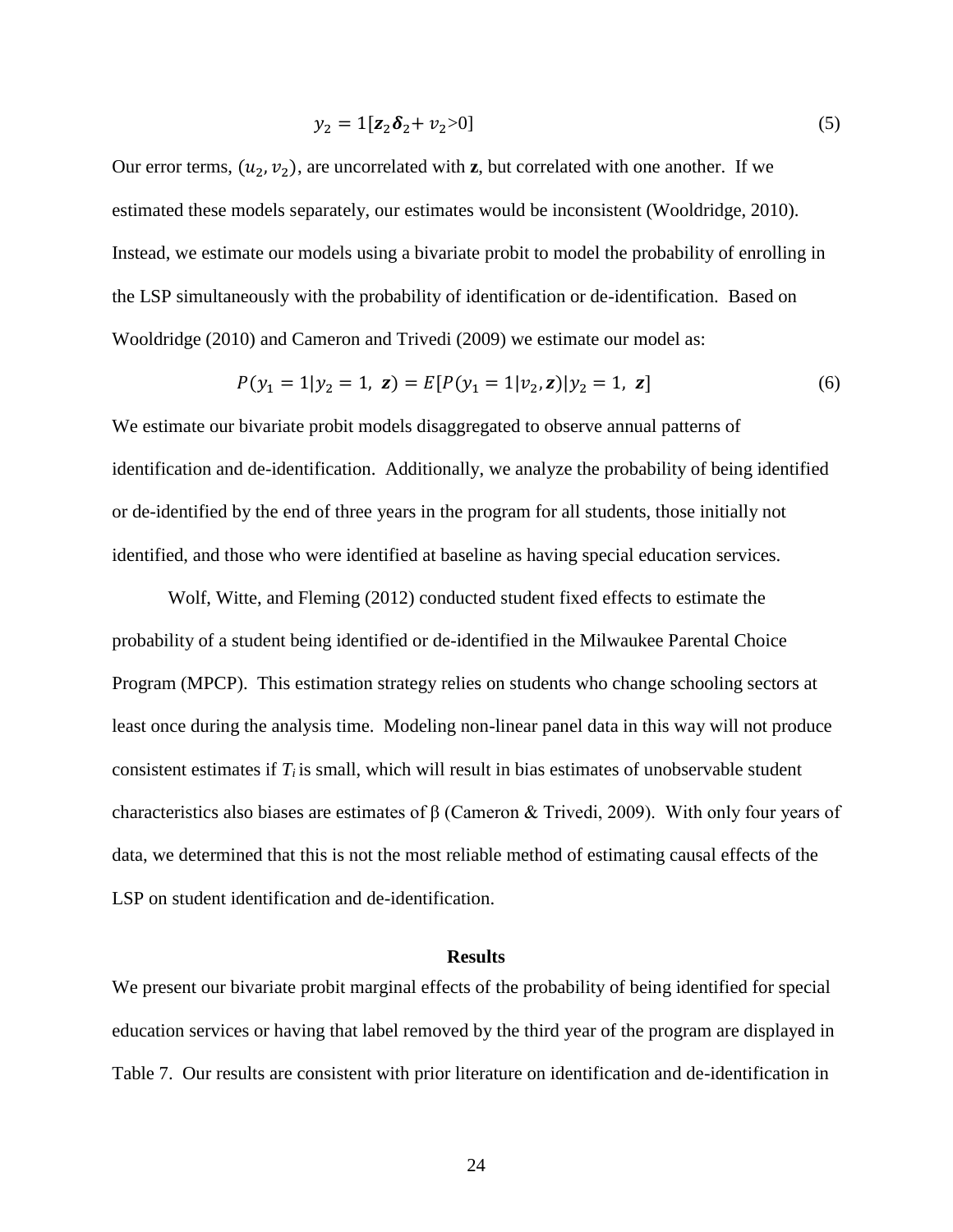special education. Estimates for the effect of de-identification for students in special education who enroll in the LSP are about 60 percentage points higher than the control group from a base rate of de-identification of about 25 percent. These results are not statistically significant in our fully specified and preferred model. Over eighteen percent of students are newly identified for special education over the three years. For students enrolled in the program, they were seven percentage points less likely to be newly identified for special education then students in the control group. In total, students who enrolled in the LSP were just over 14 percentage points less likely to be in special education by the third year in the program.

*Table 7: Bivariate probit marginal effects for the likelihood of identification and deidentification for special education, lotteried sample*

|                                | Simple<br>(no controls) | <b>Fully Specified</b> |
|--------------------------------|-------------------------|------------------------|
| Special education              | $0.592***$              | 0.610                  |
| de-identification              | (0.000)                 | (0.316)                |
| General education              | $-0.091***$             | $-0.070**$             |
| identification                 | (0.000)                 | (0.045)                |
| Overall probability of special | $-0.143**$              | $-0.118$               |
| education                      | (0.014)                 | (0.519)                |

\*\*\* - p<.01, \*\* - p<.05, \* - p<0.10

*Notes.* Performance measures are standardized within test type and grade based on the score distributions of members of the control group. All models control for modified assessment. Standard errors could not be calculated for marginal effects, but were calculated in initial bivariate probit models to account for nesting of observations at in lottery risk sets.

In addition to our overall analyses, we present our disaggregated annual effects of enrolling in an LSP private school on identification and de-identification in each year of the program (Table 8). We see that there are differential probabilities between treatment and control for the identification for special education in the second and third year. Students who enrolled in their first choice LSP private school were 9.4 percentage points less likely to be identified for special education in the second year of the program. By the third year, this dropped to a 4.4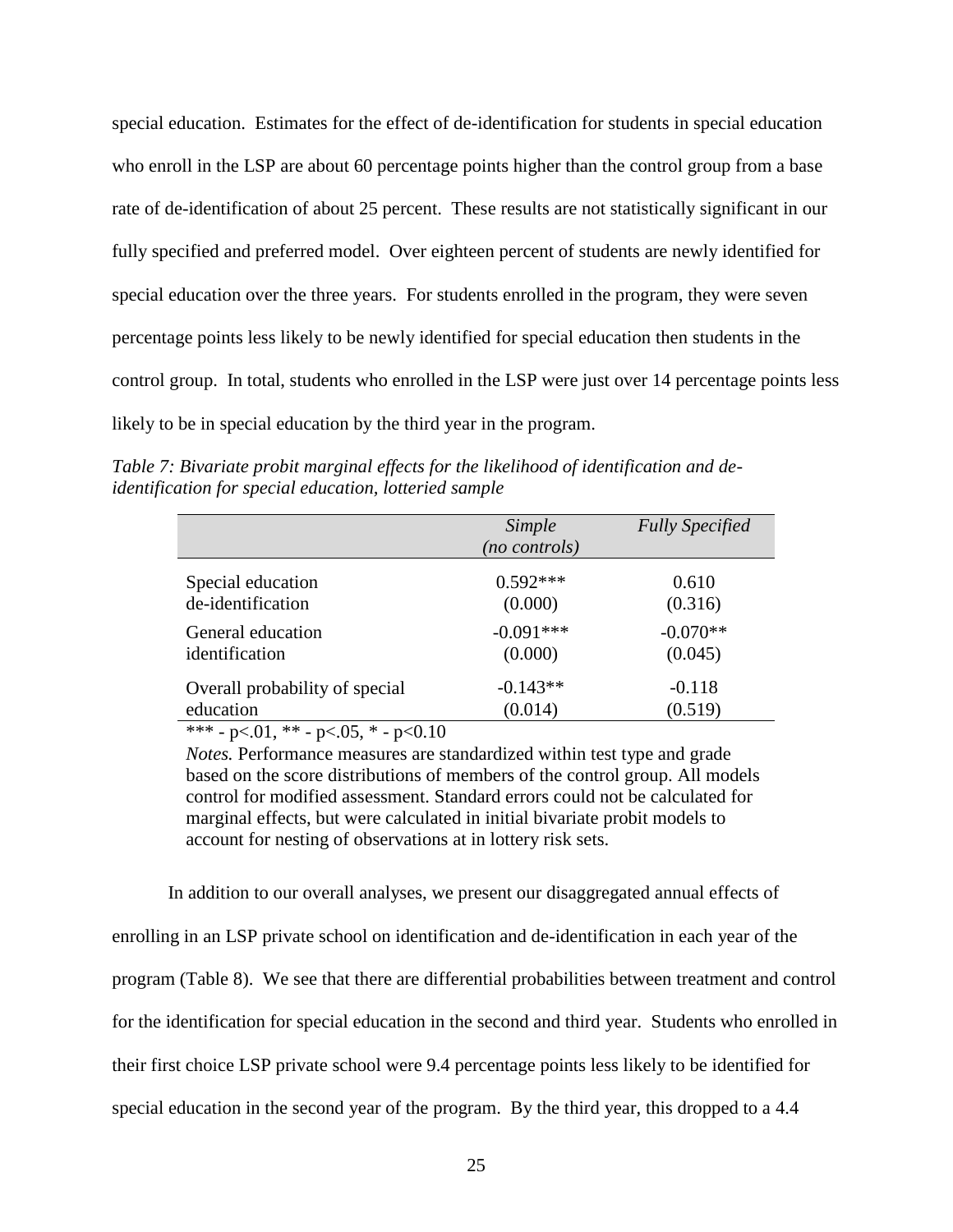percentage point lower likelihood of being identified for special education for the treatment group when the average rate of identification was 4.6 percent. In the second year of the program we see nearly a 50 percentage point higher likelihood of having one's special education label removed for students enrolled in their first choice private school when the average likelihood of de-identification was 55 percent. These effects reverse direction in the third year of the program, most likely because there are so few students left who need to be de-identified in the private schools following the first and second years. These trends likely demonstrate the differential equilibrium in special education identification between the private and public schools.

Figure 2 depicts the trends in identification and de-identification over the three years of the program. This representation shows the large swing in de-identification effects for students who participated in the LSP in Year 3 of the program. Given the de-identification in the first two years of the program, it is unsurprising that there is a drop in the third year when there are few students left who may be on the margin of benefiting from their special education label.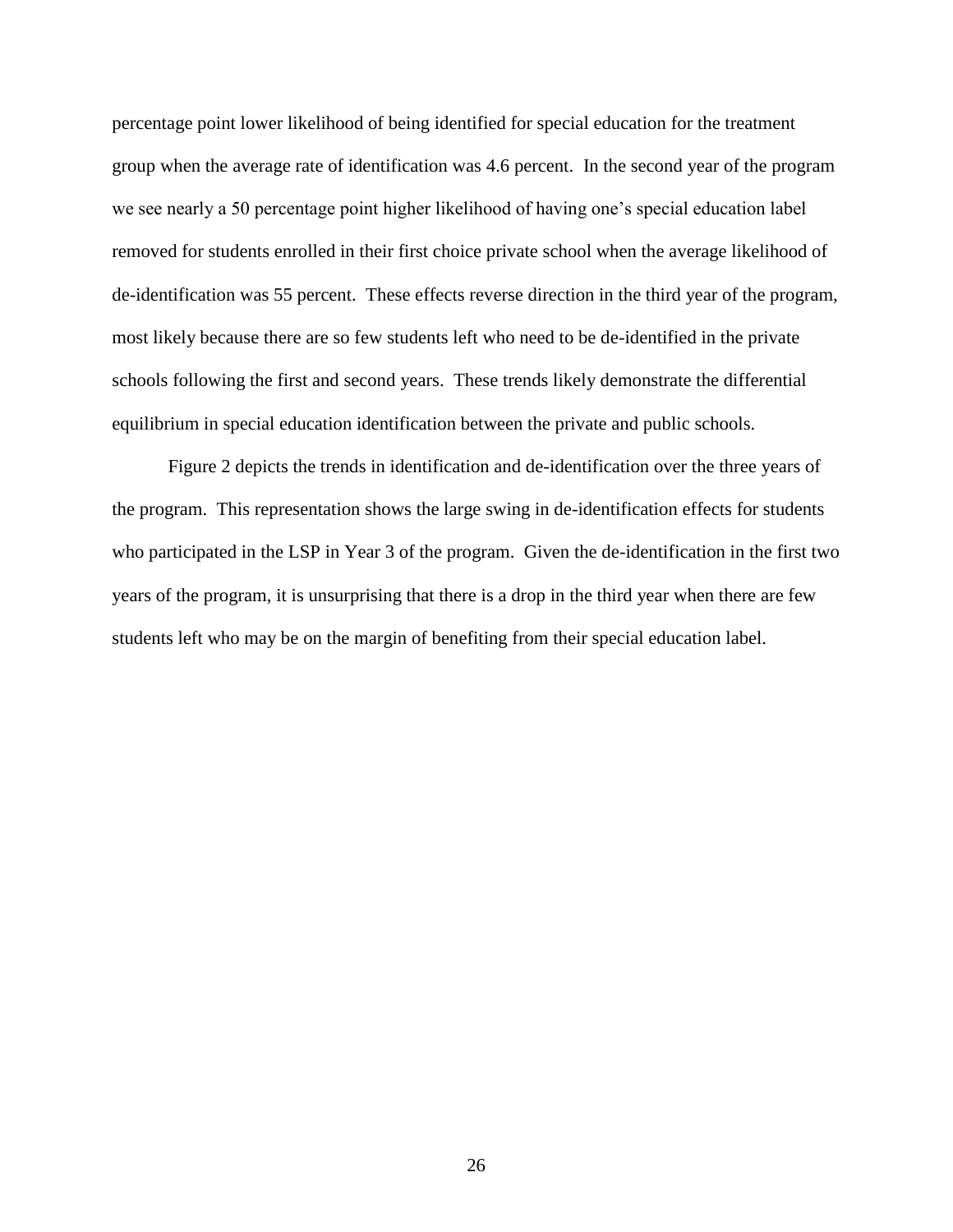|                             |                     | Year 1              |                        | Year 2                 |                        | Year 3                 |
|-----------------------------|---------------------|---------------------|------------------------|------------------------|------------------------|------------------------|
|                             | (1)                 | (2)                 | (3)                    | (4)                    | (5)                    | (6)                    |
|                             |                     |                     |                        |                        |                        |                        |
| Identification              | $-0.014$<br>(0.036) | $-0.009$<br>(0.035) | $-0.106***$<br>(0.018) | $-0.094***$<br>(0.018) | $-0.049***$<br>(0.012) | $-0.044***$<br>(0.014) |
| <b>Observations</b>         | 1033                | 1,033               | 994                    | 994                    | 1,065                  | 1,065                  |
| De-<br>Identification       | $0.233*$            | 0.261               | $0.523***$             | $0.472***$             | $-0.313***$            | $-0.178$               |
|                             | (0.121)             | (0.167)             | (0.0767)               | (0.136)                | (0.0408)               | (0.141)                |
| Observations                | 206                 | 206                 | 242                    | 242                    | 197                    | 197                    |
| Demographics                |                     | X                   |                        | X                      |                        | X                      |
| <b>Total Choices</b>        |                     | X                   |                        | X                      |                        | X                      |
| <b>NOLA</b>                 |                     | X                   |                        | X                      |                        | X                      |
| $\sim$ $\sim$ $\sim$ $\sim$ | $\sim$ $ \sim$      | $\sim$ $\sim$       |                        |                        |                        |                        |

*Table 8: Bivariate probit marginal effects for the likelihood of identification and deidentification for special education, lotteried sample*

\*\*\* - p<.01, \*\* - p<.05, \* - p<0.10

*Notes.* Performance measures are standardized within test type and grade based on the score distributions of members of the control group. All models control for modified assessment. Standard errors could not be calculated for marginal effects, but were calculated in initial bivariate probit models to account for nesting of observations at in lottery risk sets. Excluded comparison group is African American students.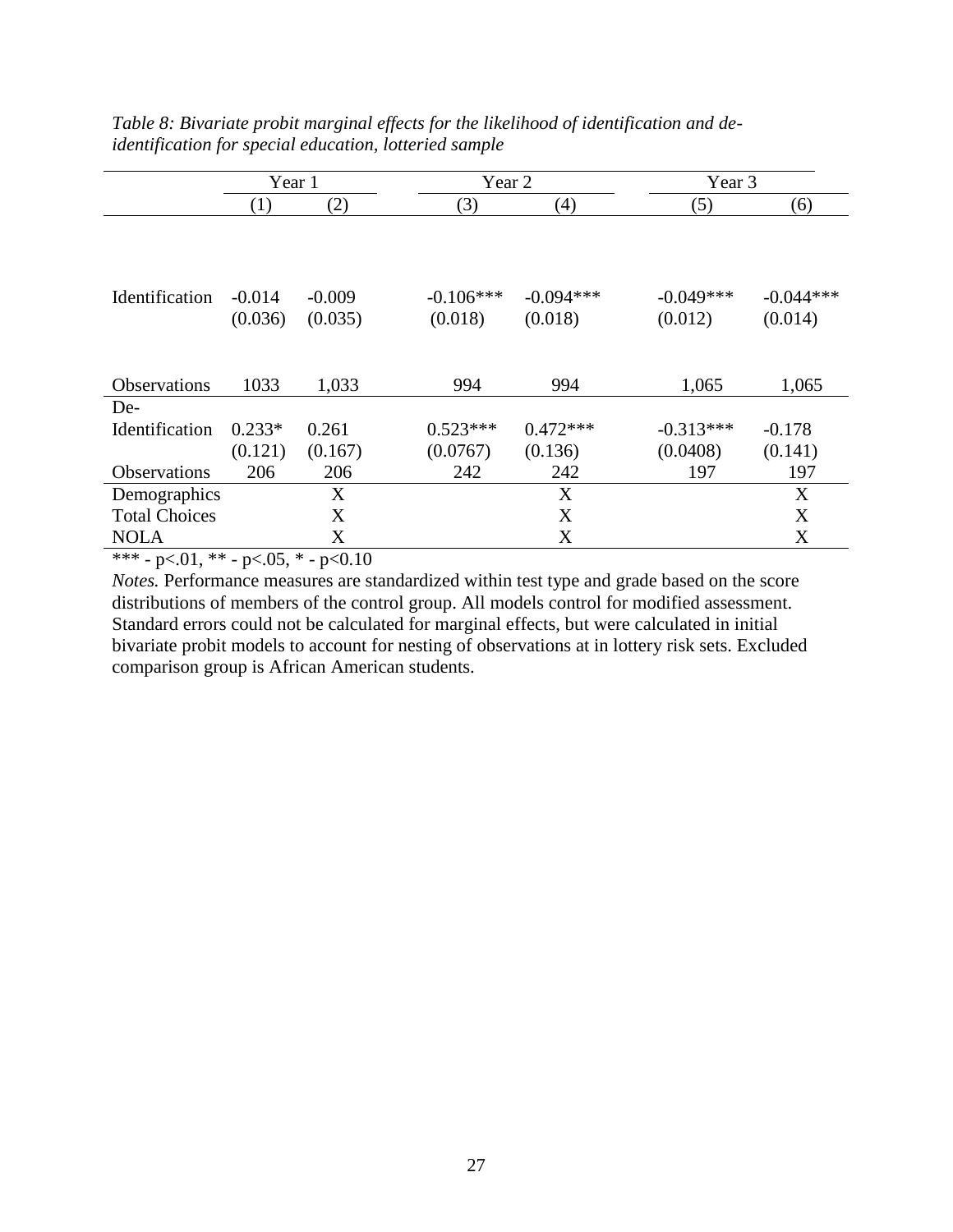

*Figure 2: Trends in identification and de-identification for special education in the LSP*

*Notes.* \* indicates estimate is statistically significant at the 95% confidence level. Dotted lines indicate the confidence intervals around the estimates. The 0 line represents no difference in status between LSP scholarship users and their control group counterparts. Estimates derived from Cox Hazard Duration Models.

#### **Discussion**

This report offers an analysis of the first three years of the Louisiana Scholarship Program (LSP) for students with disability. While our results are largely inconclusive, we believe there are a number of ways in which this work will benefit the existing literature on the experiences of students with disabilities in school choice programs. First, we establish that 13% of the eligible applicants to the LSP in its first year were students with disabilities. This rate of application is identical to the overall state of Louisiana's special education enrollment. While other school choice programs have low special education enrollment, the LSP demonstrates a desire of parents of students with disabilities to have access to private school choice.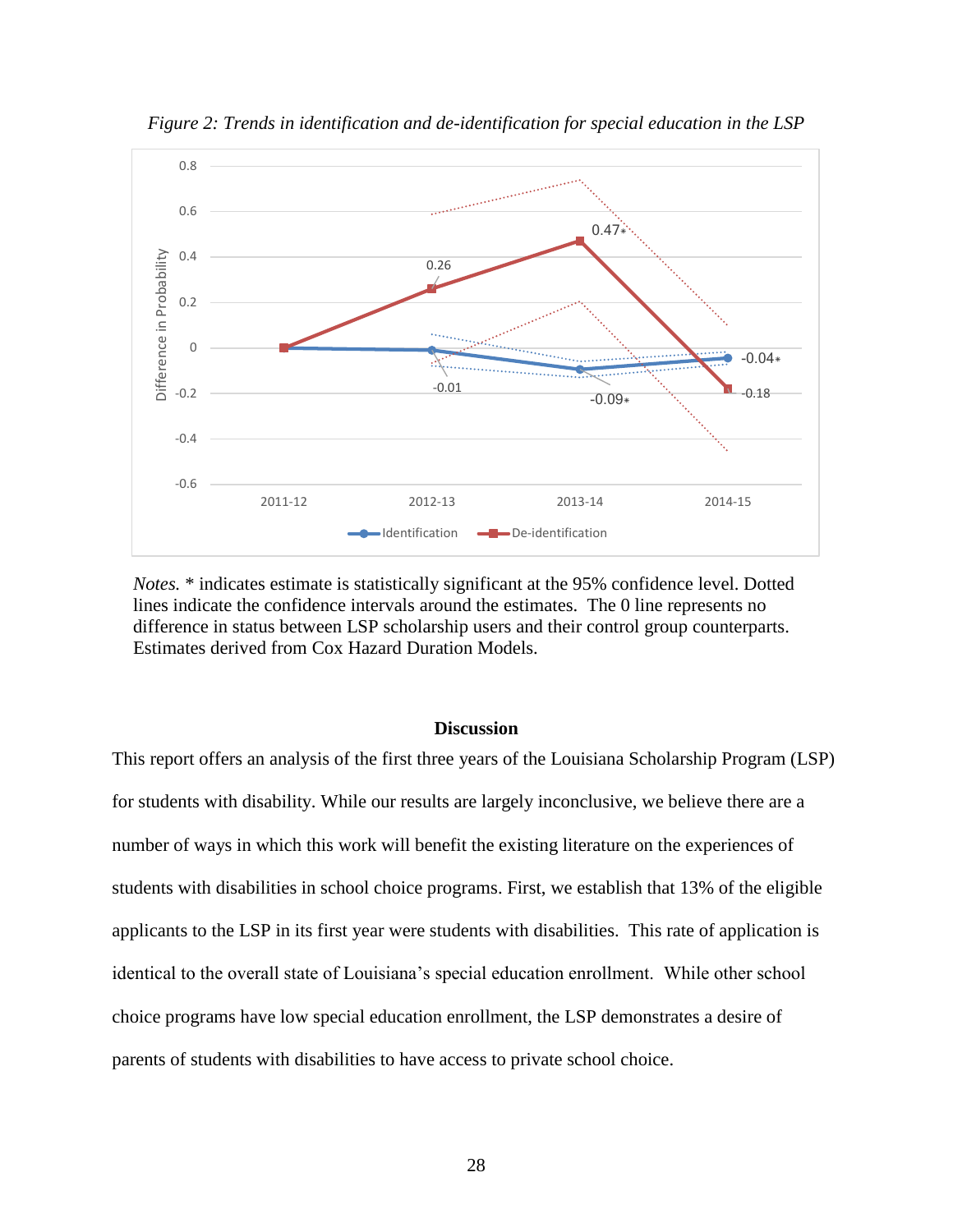Second, this research represents the first attempt to estimate the causal relationship between enrolling in a private school through a publicly funded voucher and special education identification. As prior literature found that schools of choice are more likely to remove the special education label when students with disabilities enroll, we find similar results, though these are not robust to our preferred specifications. We clearly see that students who participate in the LSP are less likely than the control group to be identified for special education. While not robust to our preferred specification, it does appear that students in the program are overall less likely to be in special education by the third year. Our individual year probit models show evidence that in both Year 2 and Year 3 of the program, students who won scholarships were less likely to be identified for special education; and in Year 2, they were more likely to have a special education label removed.

As a society, it is unclear whether identifying students for special education is positive or negative. If students who truly have disabilities and need services are identified, then we assume it is positive. The assumption is often that schools over-identify students as needing special education services in order to acquire additional funding, exempt students from accountability, or remove them from the general education classrooms. Thus, reducing identification is typically considered a positive policy change. Conversely, a reduction in identification may mean that students who need services are not being served. As we do not know the true disability incidence rate in the population, we cannot determine what a desirable outcome is in this case.

These findings have limitations. First, the results are based on a small sample of students identified and de-identified who won a lottery to attend their first choice LSP private school. This small sample, along with our analytical requirements, restricts the statistical power of our analysis. Furthermore, we identify students with disabilities using the state testing data. Non-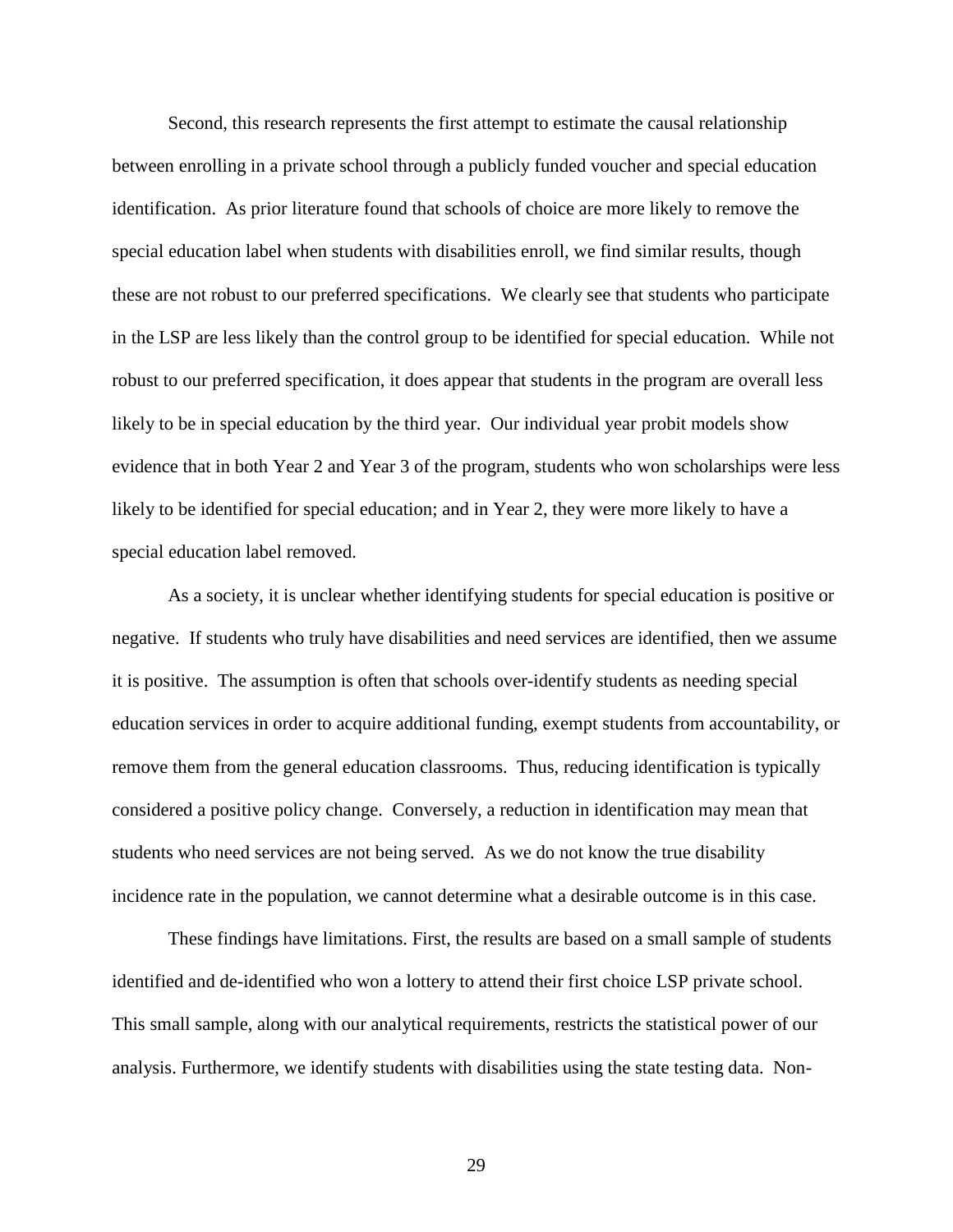tested students with disabilities cannot be included in our study. For this reason, we also caution against generalizing these findings to all the students with disabilities participating in the LSP and other private school voucher programs.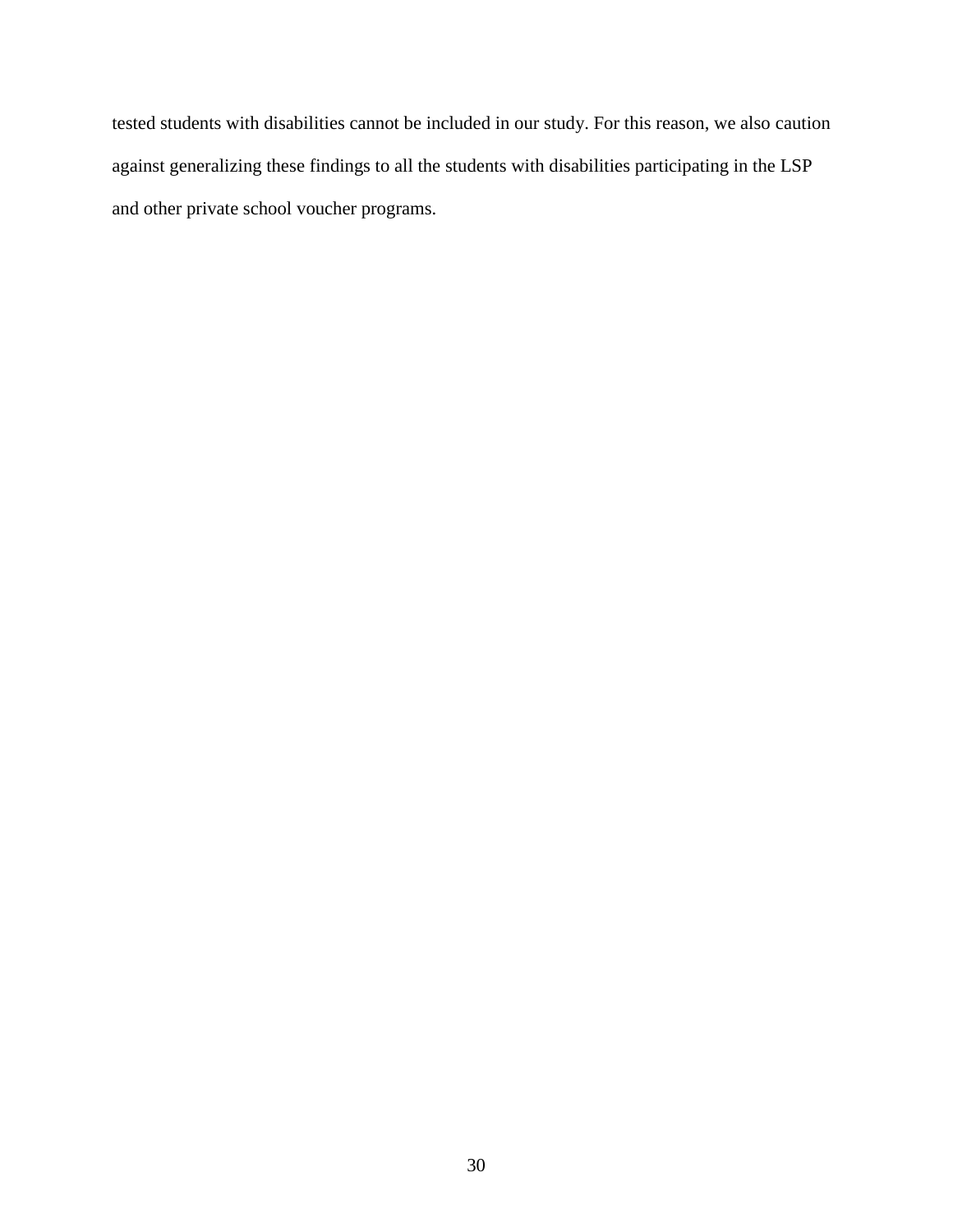#### **References**

- Abdulkadiroğlu, A., Pathak, P. A., & Roth, A. E. (2005). The New York City High School Match. *American Economic Review*, *95*(2), 364-367.
- Act No. 2. Louisiana H.B. No. 976, §4011. Retrieved on February 23, 2014, from http://www.legis.la.gov/legis/ViewDocument.aspx?d=793655
- Anastasiou, D. & Kauffman, J. M. (2009)'When Special Education Goes to the Marketplace: The Case of Vouchers', *Exceptionality,17*(4), 205-222.
- Angrist, J. D., Cohodes, S. R., Dynarski, S. M., Pathak, P. A., & Walters, C. D. (2013). Charter schools and the road to college readiness: The effects on college preparation, attendance and choice. The Boston Foundation and the NewSchools Venture Fund.
- Angrist, J. D., & Pischke, J. (2009). *Mostly harmless econometrics: an empiricist's companion*. Princeton: Princeton University Press.
- Angrist, J. D., & Pischke, J. S. (2014). *Mastering 'Metrics: the path from cause to effect*. Princeton University Press.
- Barnard, J., Frangakis, C. E., Hill, J. L., & Rubin, D. B. (2003). Principal stratification approach to broken randomized experiments: A case study of school choice vouchers in New York City. *Journal of the American Statistical Association*, 98, 299–323.
- Bitler, M., Domina, T., Penner, E. K., & Hoynes, H. (2015). Distributional effects of a school voucher program: Evidence from New York City. *Journal of Research on Education Effectiveness,* 8(3): 419- 450.Buck, S. (2012). Counterpoint - . Journal of Law & Education, 39(3), 291-349. Retrieved December 2, 2013, from http://ssrn.com/abstract=1652793.
- Bloom, H. S. and Unterman, R. (2014), Can Small High Schools of Choice Improve Educational Prospects for Disadvantaged Students?. *Journal Policy Analysis and Management*, 33: 290–319. doi:10.1002/pam.21748
- Bon, S. C., Decker, J. R., & Strassfeld, N. (2016). Special Education Voucher Programs, Reflective Judgment, and Future Legislative Recommendations. *Peabody Journal of Education*, *91*(4), 503-521.
- Cameron, A. C., & Trivedi, P. K. (2009). Microeconometrics using stata (Vol. 5). College Station, TX: Stata press.
- Chambers, J.G., Harr, J.J., & Dhanani, A. (2003). What Are We Spending on Procedural Safeguards in Special Education, 1999–2000? *Special Education Expenditure Project*, Report 4. Retrieved March 6, 2014, from http://www.csefair.org/publications/seep/national/Procedural%20Safeguards.PDF.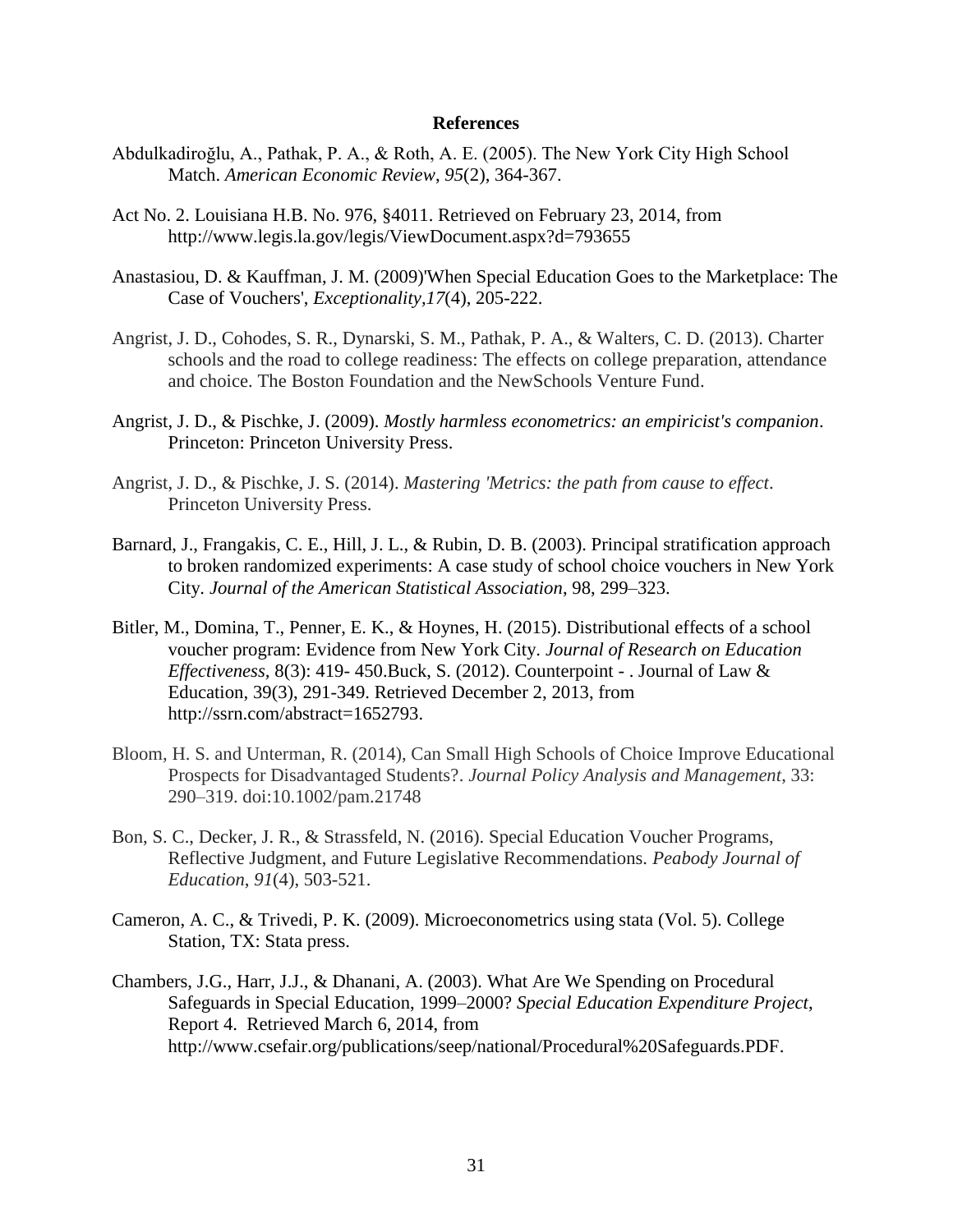- Cosier, M., Causton-Theoharis, J., & Theoharis, G. (2013). Does access matter? Time in general education and achievement for students with disabilities. *Remedial and Special Education*, *34*(6), 323-332.
- Cowen, J. M. (2008). School choice as a latent variable: Estimating the complier average causal effect of vouchers in Charlotte. *Policy Studies Journal*, 36, 301–315.
- Kreuter, F. & Valliant, R. (2007). A survey on survey statistics: What is done and can be done in Stata. *Stata Journal,* 7(1)*.*
- Freeman, S. F., & Alkin, M. C. (2000). Academic and social attainments of children with mental retardation in general education and special education settings. *Remedial and Special Education*, *21*(1), 3-26.
- Friedman, M. (1955). The Role of Government in Education. *School Choices*. Retrieved March 6, 2014, from http://www.schoolchoices.org/roo/fried1.htm.
- *The ABCs of school choice.* (2017). Indianapolis, Ind.: EdChoice. Print.
- Garda, Jr., R. A. (2012). Culture Clash: Special Education in Charter Schools. *Selected Works*, *1*, 1-65.
- Greene, J. P. (2001). Vouchers in Charlotte. Education Matters, 1, 55–60.
- Greene, J. P. & Forster, G. (2003) Vouchers for Special Education Students: An Evaluation of Florida's McKay Scholarship Program. *Manhattan Institute for Policy Research*. Civic Report No. 28.
- Greene, J. P., & Buck, S. (2010). The Case for Special Education Vouchers. *Education Next*, 10(1), 36-43
- Greene, J. P., Peterson, P. E., & Du, J. (1999). Effectiveness of school choice: The Milwaukee Experiment. *Education and Urban Society*, 31, 190–213.
- Hammons, C. W. (2002). The Effects of Town Tuitioning in Vermont and Maine. School Choice Issues in Depth, 1(1), 1-39.
- Hensel, W. F. (2010). Vouchers for Students with Disabilities: The Future of Special Education?. *Journal of Law & Education*, 39(3), 291-349. Retrieved December 2, 2013, from http://ssrn.com/abstract=1652793.
- Heubert, J. P. (1997). Schools without Rules? Charter Schools, Federal Disability Law, and the Paradoxes of Deregulation. *Harvard Civil Liberties Law Review*, *32*, 301-353.
- Horn, J., & Miron, G. (2000). An Evaluation of the Michigan Charter School Initiative: Performance, Accountability, and Impact Executive Summary. *The Evaluation Center Western Michigan University*, *1*, 1-9.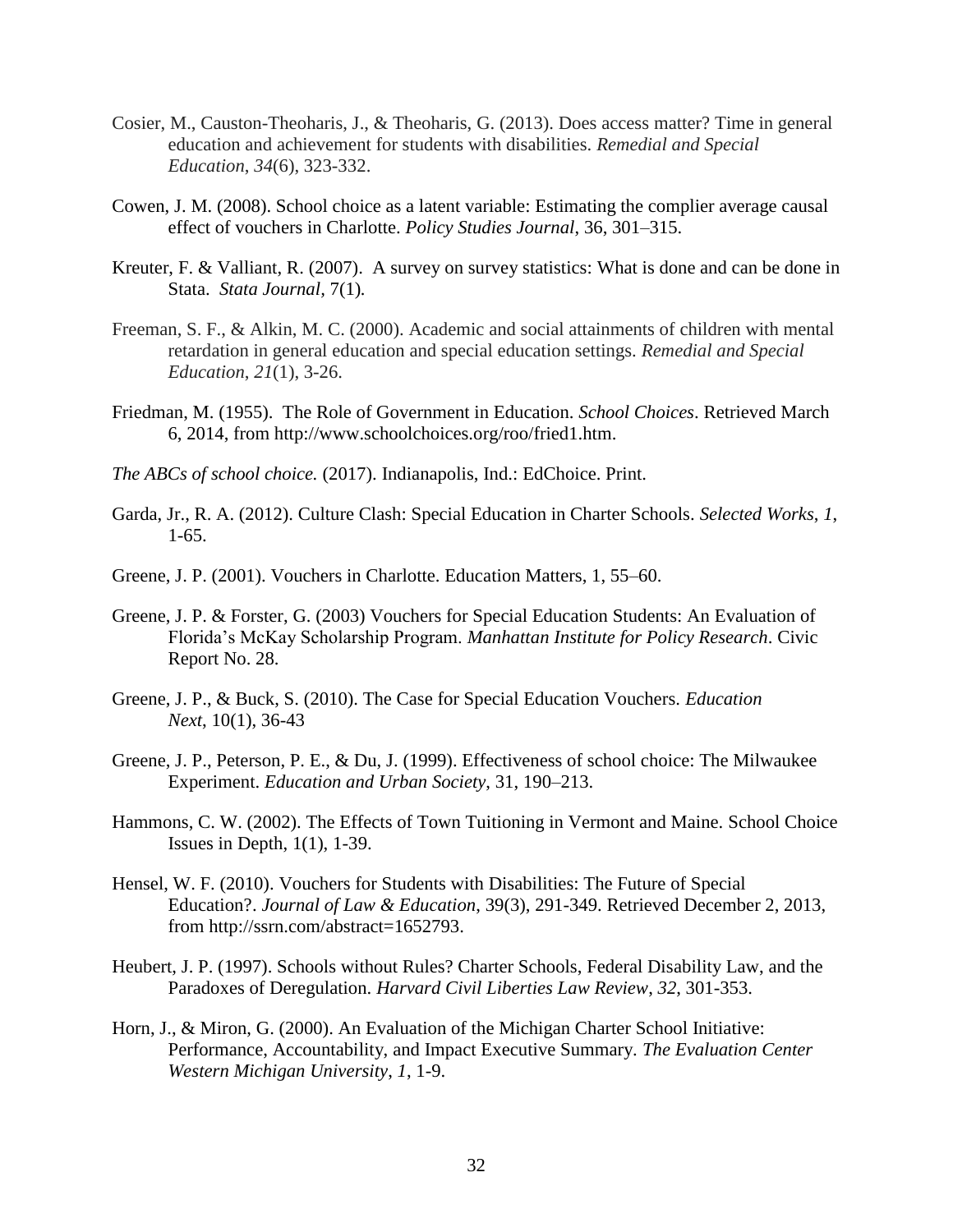- Howell, W. G., Wolf, P. J., Campbell, D. E., & Peterson, P. E. (2002). School vouchers and academic performance: Results from three randomized field trials. *Journal of Policy Analysis and Management*, 21, 191–217.
- Individuals with Disabilities in Education Act of 2004, U.S.C. § 300.129 and § 300.148 Education of Individuals with Disabilities, amended by P.L. 108-466.
- Jin, H., Barnard, J., & Rubin, D. B. (2010). A modified general location model for noncompliance with missing data revisiting the New York City School Choice Scholarship Program using principal stratification. *Journal of Educational and Behavioral Statistics, 35(2),* 154-173.
- Kalambouka, A., Farrell, P., Dyson, A., & Kaplan, I. (2005). The impact of population inclusivity in schools on student outcomes. EPPI-Centre.
- Krueger, A. B., & Zhu, P. (2004). Another look at the New York City school voucher experiment. *American Behavioral Scientist*, 47, 658–698.
- Lake, R. J. (2010). Unique schools serving unique students: charter schools and children with special needs. *National Charter School Research Project*. The Center on Reinventing Public Education. Seattle: WA.
- Lake, R., Gross, B., & Denice, P. (2012). New York State Special Education Enrollment Analysis. The Center on Reinventing Public Education.
- Lake, R. J. & Jacobs, J. (2008). New Options for Serving Special-Needs Students. Robin J. Lake (ed.), *Hopes, Fears & Reality.* Seattle, WA: Center on Reinventing Public Education, University of Washington.
- Lanigan, K.J., Audette, R.M.L., Dreier, A.E., & Kobersy, M.R. (2001). Nasty, Brutish…and Often Not Very Short: The Attorney Perspective on Due Process. Chester E. Finn, Jr., Andrew J. Rotherham, and Charles R. Hokanson (eds.). *Rethinking Special Education for a New Century*. Washington, DC: Progressive Policy Institute & Thomas B. Fordham Foundation.
- Lindsay, G. (2007). Educational Psychology and The Effectiveness Of Inclusive Education/mainstreaming. *British Journal of Educational Psychology*, 77(1), 1-24.
- Louisiana Department of Education. (2013a). Frequently Asked Questions: School Choice Program for Certain Students with Exceptionalities. Retrieved on February 21, 2014, from http://www.louisianabelieves.com/docs/default-source/school-choice/faq---schoolchoice-program.pdf?sfvrsn=6
- Louisiana Department of Education (2013b, Spring). iLEAP Interpretive Guide, Grades 3, 5, 6, and 7. Retrieved from http://www.louisianabelieves.com/docs/assessment/ileapinterpretive-guide.pdf.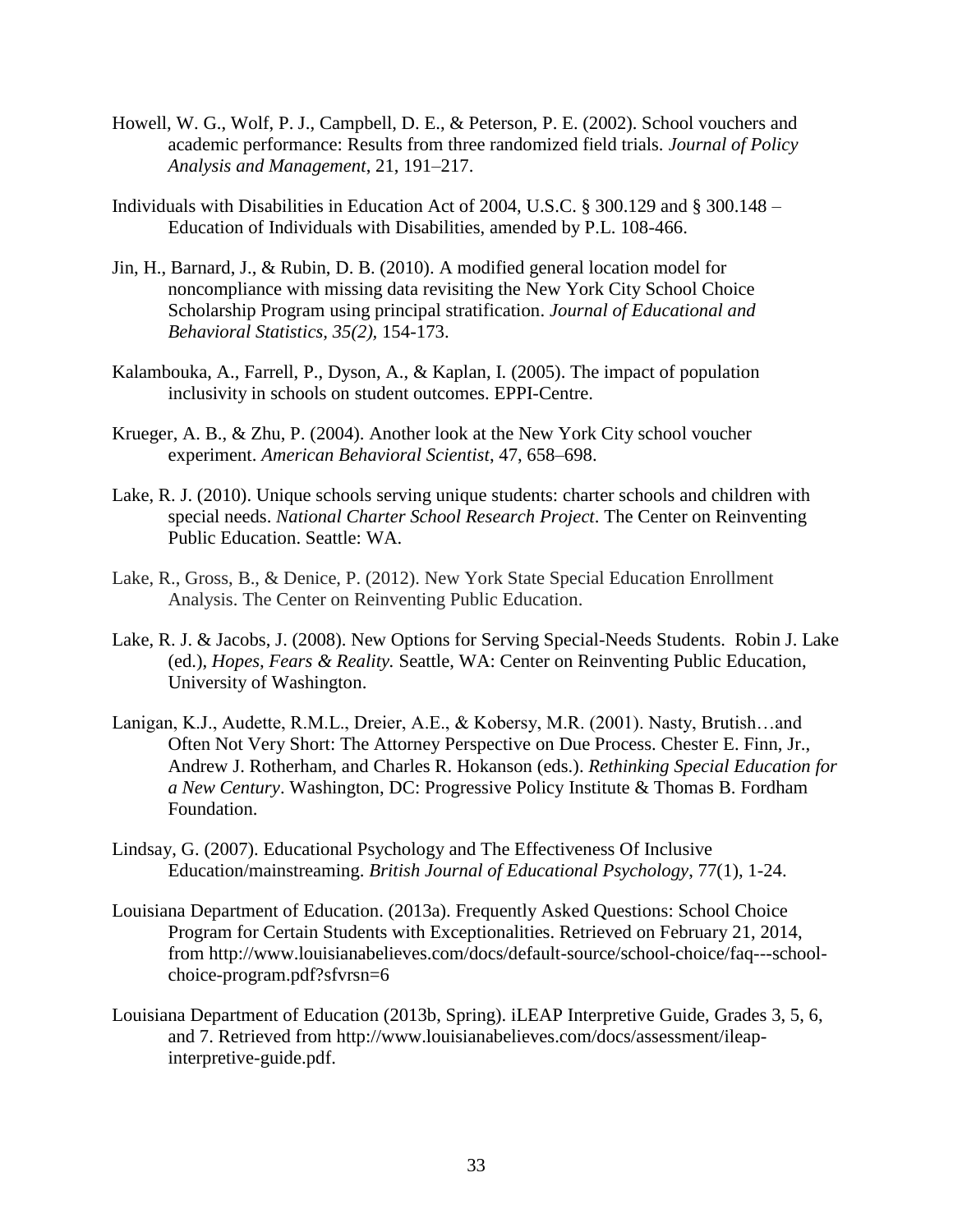- Louisiana Department of Education (2013c, Spring). LEAP Interpretive Guide, Grades 4 and 8. Retrieved from http://www.louisianabelieves.com/docs/assessment/leap-interpretiveguide.pdf
- Louisiana Department of Education (2013d). LEAP Alternative Assessment, Level 2 (LAA2), 2013 Technical Summary. Retrieved from http://www.louisianabelieves.com/docs/default-source/assessment/laa-2-technicalsummary.pdf?sfvrsn=4.
- Louisiana Department of Education (2013e). LEAP Alternative Assessment, Level 1 (LAA1), 2013 Technical Summary. Retrieved from http://www.louisianabelieves.com/docs/assessment/laa-1-technicalsummary.pdf?sfvrsn=2
- Louisiana Department of Education. (2013f). Projected 2013 MFP District Allocations. Retrieved on February 21, 2014, from http://www.louisianabelieves.com/docs/schoolchoice/data---2013-district-scholarship-allocations.pdf?sfvrsn=2.
- Louisiana Department of Education. Brumfield v. Dodd. (2014). Louisiana Believes. Retrieved March 6, 2014, from http://www.louisianabelieves.com/schools/nonpublicschools/brumfield-v-dodd.
- Mayes, T. A., & Zirkel, P. A. (2001). Special Education Tuition Reimbursement Claims: An Empirical Analysis. *Remedial and Special Education*, 22(6), 350-358.
- McKinney, J. R. (1996). Charter Schools: A New Barrier for Children with Disabilities. *Educational Leadership*, *54*(2), 22-25.
- McLaughlin, M. J., & Henderson, K. (1998). Charter schools in Colorado and their response to the education of students with disabilities. *The Journal of Special Education*, *32*(2), 99- 107.
- Mead, S. (2007). Information underload: Florida's flawed special-ed voucher program. Washington, DC: Education Sector.
- Mills, J.N. and Wolf, P.J. (2017). Vouchers in the Bayou: The Effects of the Louisiana Scholarship Program on Student Achievement after Two Years. *Education Evaluation and Policy Analysis.*
- Mills, P. E., Cole, K. N., Jenkins, J. R., & Dale, P. S. (1998). Effects of differing levels of inclusion on preschoolers with disabilities. *Exceptional Children*, *65*(1), 79.
- O'Brien, T., Hupfeld, K., Teske, P. (2008). Challenges and Charter Schools: How Families with Special-Needs Students Perceive and Use Charter School Options. The Center for Reinventing Public Education. *NCSRP Working Papers # 2008-10.*
- PARCC Scores and Score Reports. Retrieved September 07, 2016, from http://www.parcconline.org/assessments/score-results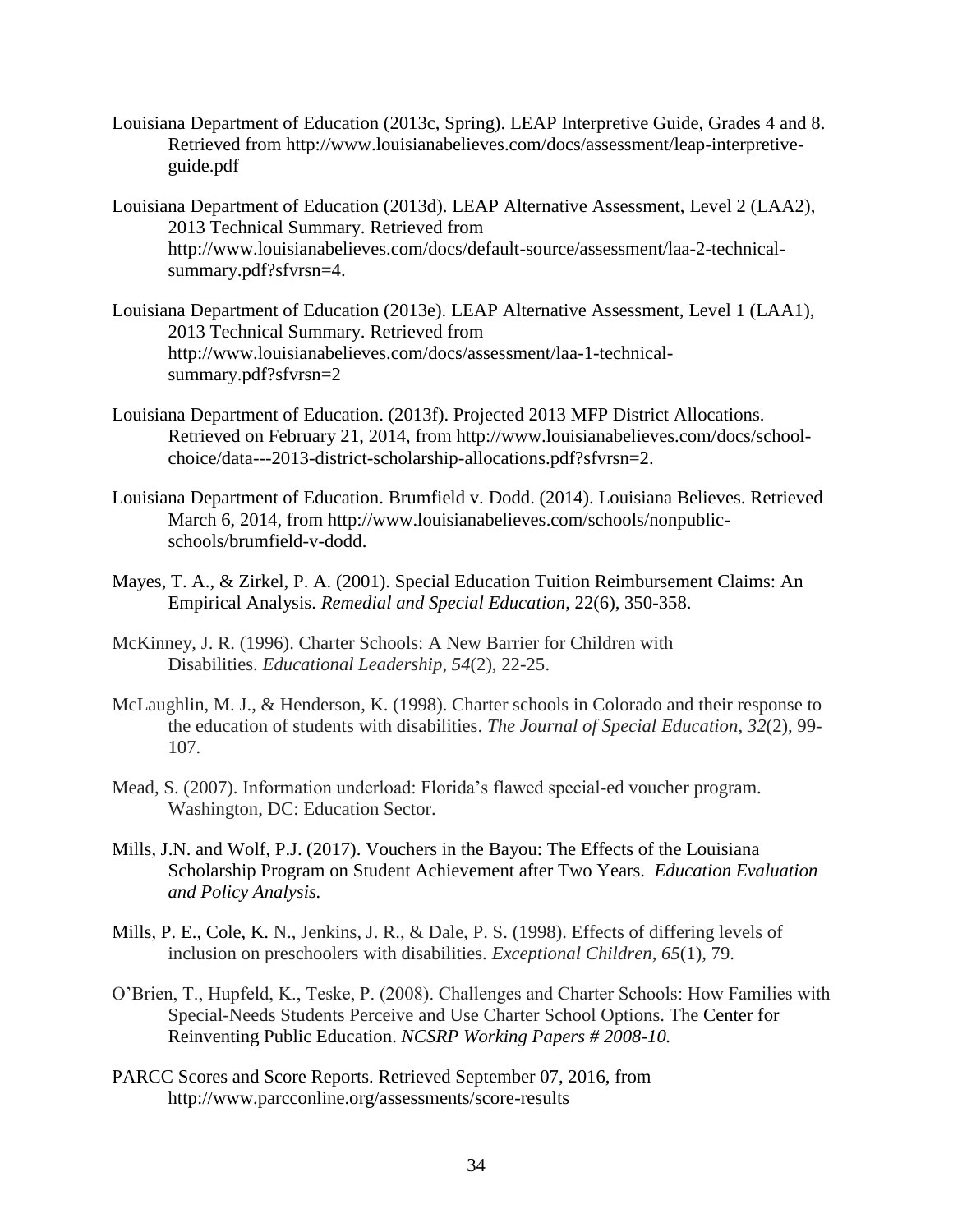- Percentage distribution of students 6 to 21 years old served under Individuals with Disabilities Education Act (IDEA), Part B, by educational environment and type of disability: Selected years, fall 1989 through fall 2011. (2013, May 1). *Digest of Education Statistics*. Retrieved November 19, 2013, from http://nces.ed.gov/programs/digest/d13/tables/dt13\_204.60.asp.
- Peterson, P. E., & Howell, W.G. (2004). Voucher Research Controversy: New looks at the New York City Evaluation. *Education Next*, 4(2), 73-78.
- Protecting Students with Disabilities. (2013, December 19). Office of Civil Rights. Retrieved March 6, 2014, from http://www2.ed.gov/about/offices/list/ocr/504faq.htm.
- Rea, P. J., McLaughlin, V. L., & Walther-Thomas, C. (2002). Outcomes for students with learning disabilities in inclusive and pullout programs. *Exceptional Children*, *68*(2), 203- 222.
- Rhim, L. M. (2008). Special Education Challenges and Opportunities in the Charter School Sector. *The Center for Reinventing Public Education*, *Working Papers*. Seattle: WA.
- Rhim, L. M., Faukner J., & McLaughlin, M. J. (2006). Project intersect: Studying special education in charter schools: Research Report 5. Access and Accountability for Students with Disabilities in California Charter Schools. College Park, MD: Institute for the Study of Exceptional Children and Youth
- Rhim, L. M., Gumz, J., Henderson, K. (2015). Key Trends in Special Education in Charter Schools: A Secondary Analysis of the Civil Rights Data Collection 2011–2012. National Center for Special Education in Charter Schools. Retrieved from https://static1.squarespace.com/static/52feb326e4b069fc72abb0c8/t/5641091fe4b0be4a7b bbdcab/1447102751582/crdc\_execsum.pdf
- Rhim, L. M., & O'Neill, P. (2013). Improving access and creating exceptional opportunities for students with disabilities in public charter schools. *Washington, DC: The National Alliance for Public Charter Schools*.
- Rouse, C. E. (1998). Private school vouchers and student achievement: An evaluation of the Milwaukee Parental Choice Program. *Quarterly Journal of Economics*, 113, 553–602.
- Salend, S. J., & Duhaney, L. M. G. (1999). The impact of inclusion on students with and without disabilities and their educators. *Remedial and special education*, *20*(2), 114-126.
- Scott, G. A. (2012). Charter Schools: Additional Federal Attention Needed to Help Protect Access for Students with Disabilities. Report to Congressional Requesters. GAO-12- 543. *US Government Accountability Office*.
- Setren, E. (2015). Special Education and English Language Learner Students in Boston Charter Schools: Impact and Classification. School Effectiveness & Inequity Initiative Working Paper #2015.03. Retrieved from http://seii.mit.edu/wp-content/uploads/2015/12/Setren-SEII-discussion-paper\_12.7.15.pdf.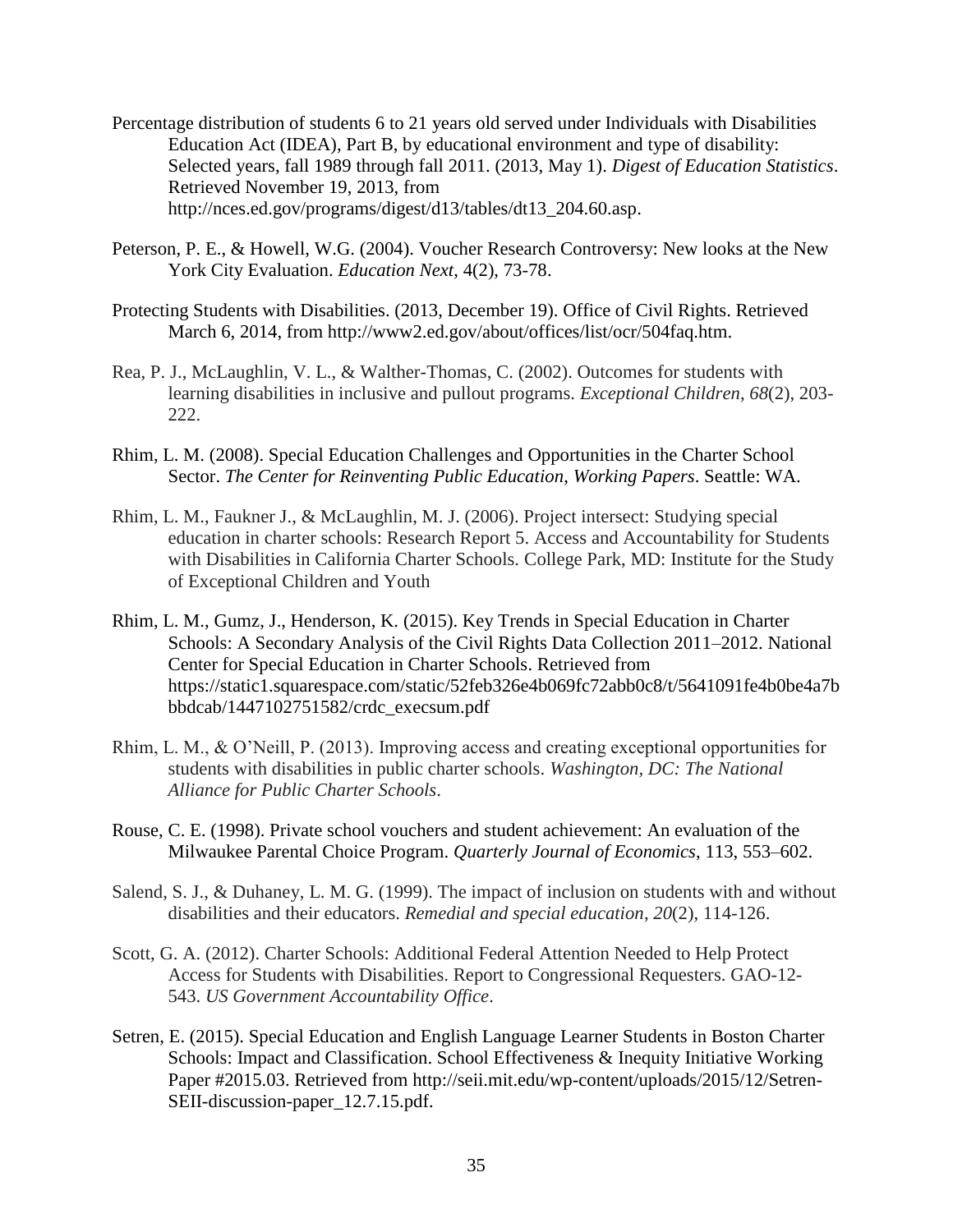- Sullins, C., & Miron, G. (2005). Challenges of Starting and Operating Charter Schools: A Multicase Study. *The Evaluation Center.*
- Taylor, S. S. (2005). Special Education, Private Schools, and Vouchers: Do All Students Get a Choice?. Journal of Law & Education, 34(1), 1-24.
- Title III Highlights. Americans with Disabilities Act. Retrieved March 6, 2014, from http://www.ada.gov/t3hilght.htm.
- Title VII of the Civil Rights Act of 1964. (n.d.). U.S. Equal Employment Opportunity Commission. Retrieved March 5, 2014, from http://www.eeoc.gov/laws/statutes/titlevii.cfm.
- Tyler, O. (2011) Student Scholarships for Educational Excellence Program: Annual Report 2010-2011. Louisiana Department of Education.
- United States Conference of Catholic Bishops. (2002). Catholic School Children with Disabilities. Washington, DC. Retrieved on January 6, 2014, from www.usccb.org/education/fedasst/idea.htm.
- U.S. Department of Education, National Center for Education Statistics. (2016). *The Digest of Education Statistics, 2014* (NCES 2016-006), [Table 204.60.](https://nces.ed.gov/programs/digest/d14/tables/dt14_204.60.asp)
- Waldron, N. L., & McLeskey, J. (1998). The effects of an inclusive school program on students with mild and severe learning disabilities. *Exceptional Children*, *64*(3), 395-405.
- Weber, M. & Rubin, J. S. (2014). New Jersey Charter Schools: A Data-Driven View, Part I. Enrollments and Student Demographics.
- Winters, M. A. (2013). Why the Gap? Special Education and New York City Charter Schools. Center for Reinventing Public Education. Seattle: WA.
- Winters, Marcus A. (2014). Understanding the Charter School Special Education Gap: Evidence from Denver, Colorado. Center on Reinventing Public Education. Seattle: WA.
- Winters, M. A. (2015). Understanding the Gap in Special Education Enrollments between Charter and Traditional Public Schools Evidence from Denver, Colorado. *Educational Researcher*, 0013189X15584772.
- Winters, M. A., Carpenter II, D.M., Clayton, G. (2017). Does Attending a Charter School Reduce the Likelihood of Being Placed Into Special Education? Evidence from Denver, Colorado. *Educational Evaluation and Policy Analysis*.
- Witte, J. F., Wolf, P. J., Cowen, J. M., Carlson, D., & Fleming, D. J. (2014). High-stakes choice: Achievement and accountability in the nation's oldest urban voucher program. *Education Evaluation and Policy Analysis*, *36(4),* 437-456.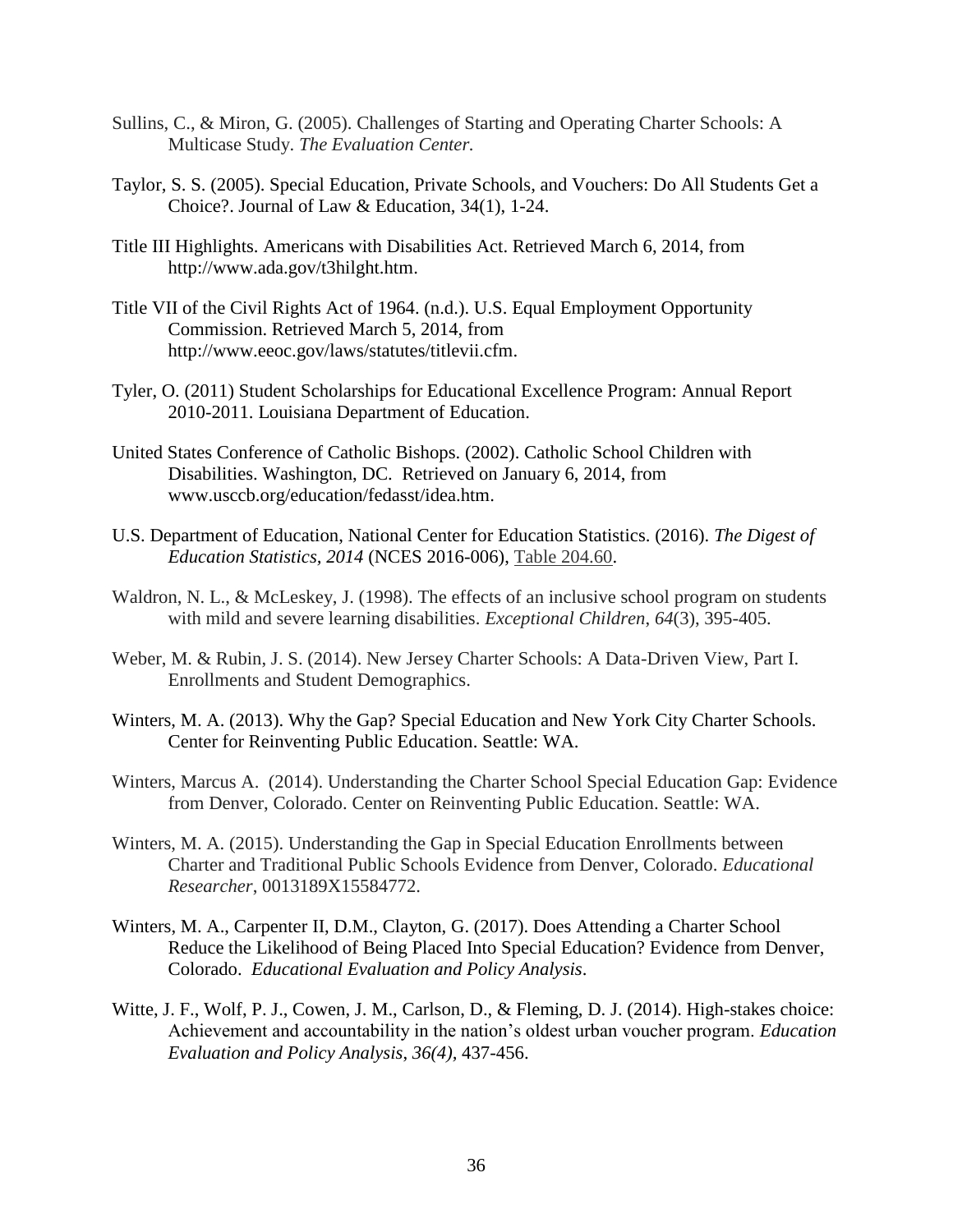- Wolf, P. J., & Hassel, B. C. (2001). Effectiveness and accountability (part 1): The compliance model. Finn, C. E. Jr., Rotherham, A. J., & Hokanson, C. R. Jr. (eds.), *Rethinking Special Education for a New Century.* Washington, DC: Thomas B. Fordham Foundation and Progressive Policy Institute.
- Wolf, P. J, Witte, J. F., & Fleming, D. J. (2012). Special Education and the Milwaukee Parental Choice Program. School Choice Demonstration Project Milwaukee Evaluation Report #35 Fayetteville, AR: University of Arkansas. Retrieved January 10, 2014 from http://www.uaedreform.org/downloads/2012/02/report-35-special-education-and-themilwaukee-parental-choice-program.pdf.
- Wolf, P. J., Witte, J. F., & Fleming, D. J. (2013, May 16). School Choice and Students with Disabilities in Milwaukee. *Education Next*. Retrieved December 13, 2013, from http://educationnext.org/school-choice-and-students-with-disabilities-in-milwaukee/.
- Wolf, P. J., Kisida, B., Gutmann, B., Puma, M., Eissa, N., & Rizzo, L. (2013). School vouchers and student outcomes: Experimental evidence from Washington, DC. *Journal of Policy Analysis and Management, 32(2)*, 246-270.
- Wolf, P., Gutmann, B., Puma, M., Kisida, B., Rizzo, L., Eissa, N. O. (2008). Evaluation of the DC Opportunity Scholarship Program: Impacts after two years. U.S. Department of Education, Institute of Education Sciences, National Center for Education Evaluation and Regional Assistance, Washington, DC: U.S. Government Printing Office, NCEE 2008- 4023.

Wooldridge, J. M. (2010). *Econometric analysis of cross section and panel data*. MIT press.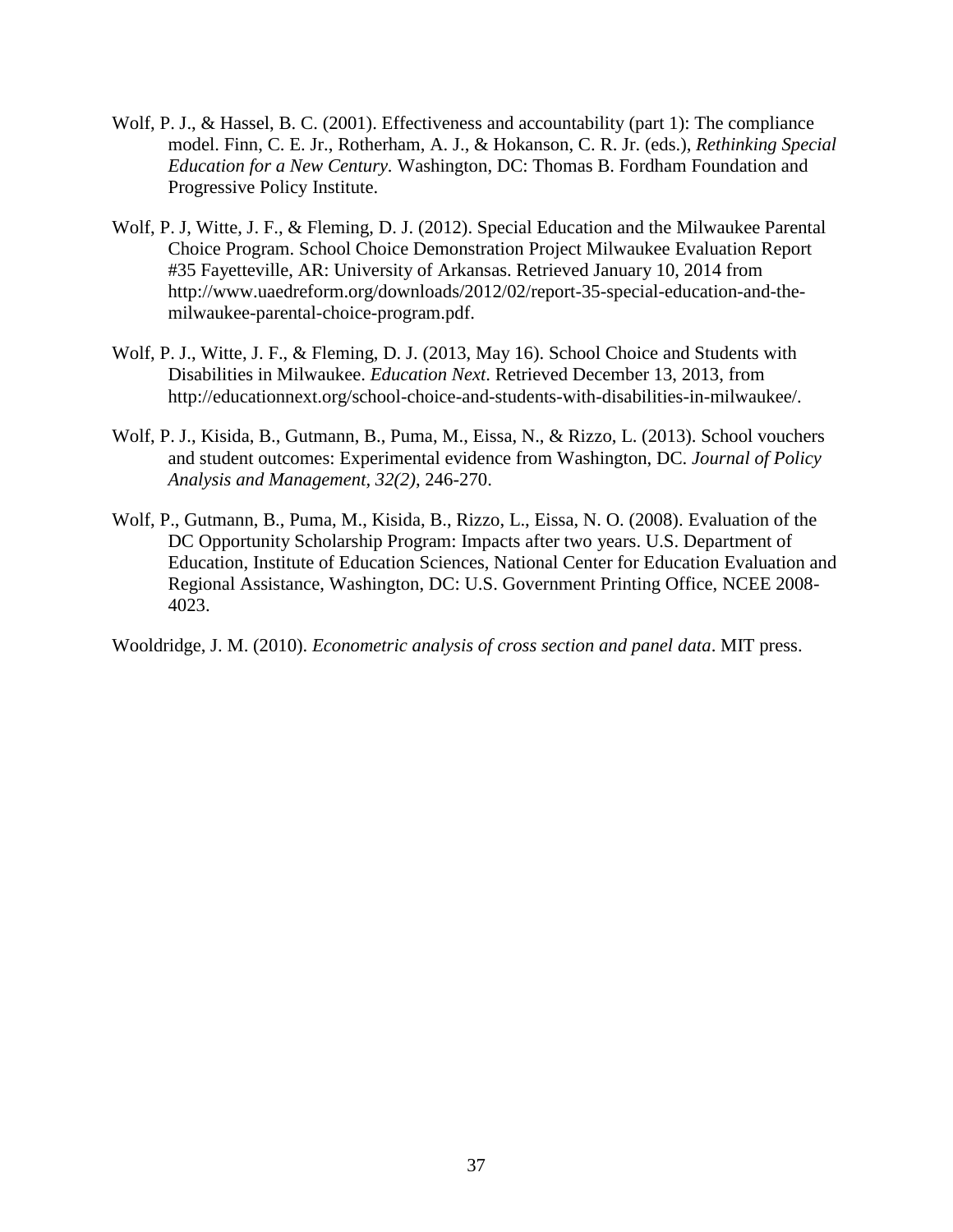#### **Appendix**

The analysis in this appendix serves as a robustness check of our overall discrete duration model findings using Cox proportional hazard models in place of probit estimations.

#### *Analytic strategy*

In order to estimate the average effect of scholarship award to a student's first choice school on the likelihood of identification to special education and likelihood of having a disability identification removed, we use a Cox proportional hazard model. We estimate using a hazard function defined as:

$$
h(t|\mathbf{x}_j) = h_0(t) \exp(\mathbf{x}_j \boldsymbol{\beta}_x)
$$
 (1)

and derive the likelihood function:

$$
L(\beta) = \prod_{j=1}^{n} \left\{ \frac{\exp(x_j \beta)}{\sum_{i \in R_j} \exp(x_j \beta)} \right\}
$$
 (2)

Because the variable of enrollment in the LSP is endogenous, we still want to leverage our lottery process to identify causal effects in our survival analysis. The survival analysis routines offered do not provide for a two stage process in which the first stage predicts the probability of enrollment in an LSP private school based on receiving a scholarship to the student's first choice school. We manually compute the first stage  $(6)$  using a probit model<sup>8</sup> and use the predicted probability of enrollment in an LSP school as our variable of interest in our Cox hazard models.<sup>9</sup>

$$
E_i = \delta A_i + X\beta + u_{it} \tag{3}
$$

#### *Results*

 $\overline{a}$ 

We utilize both the Cox proportional hazard models and discrete duration models to estimate the probability of special education identification and de-identification over the three years of the

<sup>8</sup> *E* is the indicator for whether student *i* was awarded a scholarship. A is our variable identifying whether a student was awarded a scholarship for the LSP to attend their first choice school*.* X is a vector of individual baseline covariates, including student achievement in ELA and math, used to improve model precision.

<sup>9</sup> The stcox routine in Stata is used for these estimations.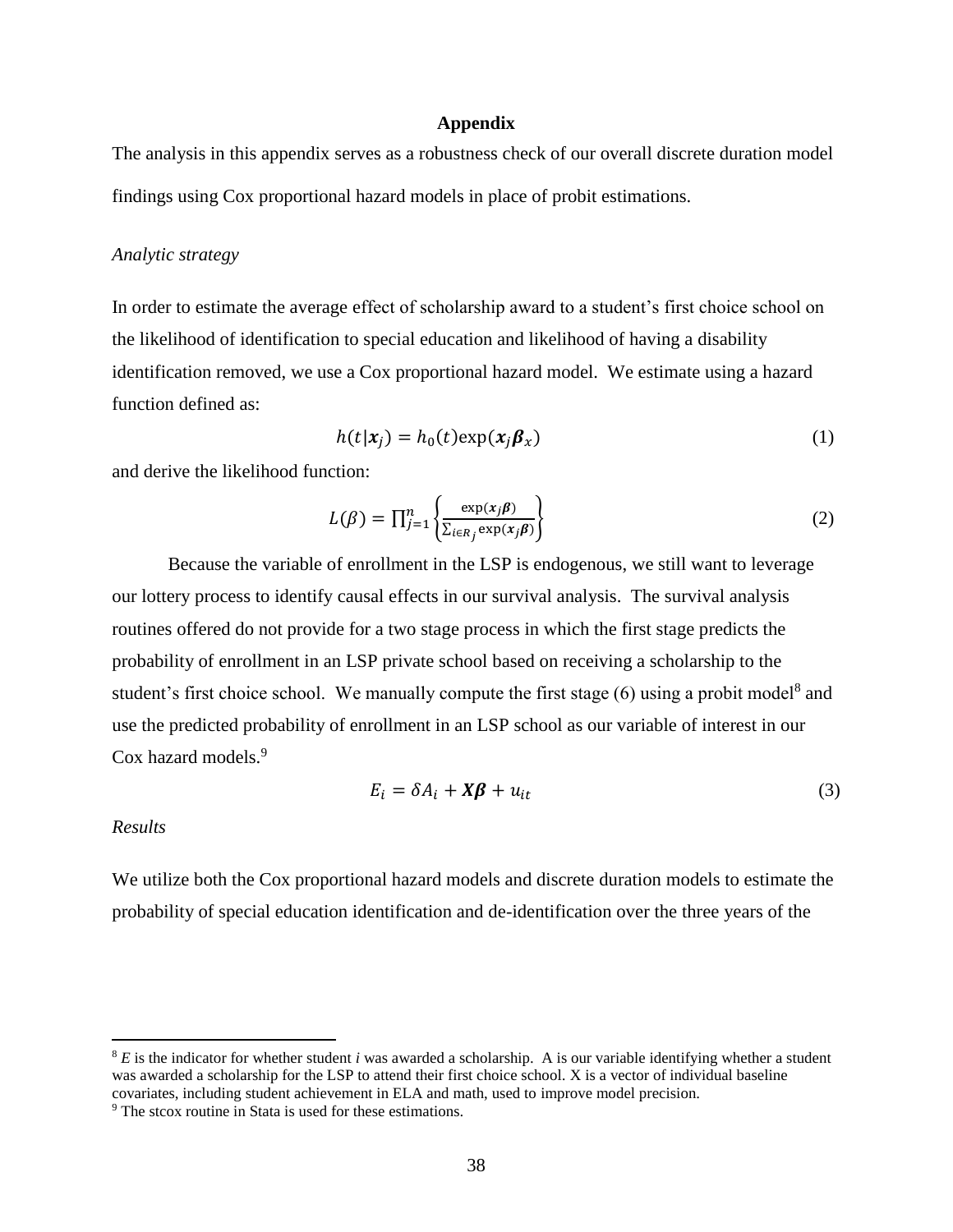LSP. Our special education identifier comes from the annual testing data that indicates whether a student is in special education or general education.<sup>10</sup>

We present the results of our analysis over the three years of the LSP in Table 15. Hazard ratios are presented and should be interpreted as a one percent higher probability of disability identification for students who enrolled in their LSP first choice school for every 0.01 above one. For example, in our most specified model (Column 4), our estimate on LSP enrollment is 1.373 for identification, which equates to a 37.3 percent higher probability of special education identification for students who enrolled in their first choice LSP private school compared to the control group, though the difference is not statistically significant. Over eighteen percent of students are newly identified for special education, and about 25 percent of students lost their special education identifications over the three years the program was in place. Interestingly, we also see a lower likelihood of students having their special education identification removed if they won a lottery to attend their first choice school. As none of the results in Table 15 are statistically significant, we cannot conclude with confidence that an LSP scholarship award affected the identification or de-identification of students with disabilities.

<sup>&</sup>lt;sup>10</sup> In Year 3, disability category included gifted and talented, which we exclude from the categorization of special education.